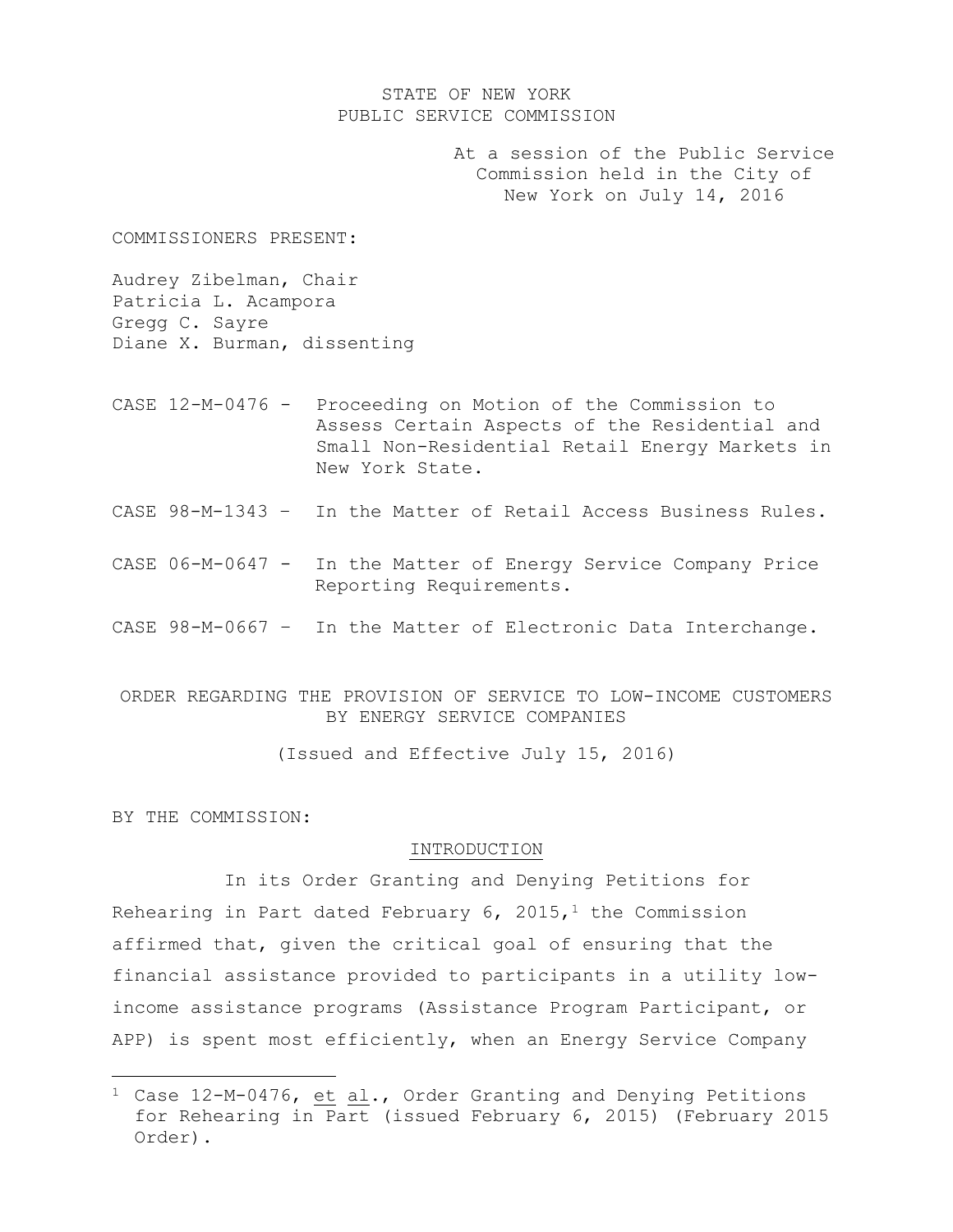(ESCO) serves such a customer, it must satisfy one of two conditions.<sup>2</sup> First, the ESCO must guarantee that the APP will pay no more than the APP would have paid as a full service utility customer. Alternatively, the ESCO must provide the APP with energy-related value-added (ERVA) products or services in a manner that does not dilute the effectiveness of the financial assistance programs.<sup>3</sup>

In the February 2015 Order, the Commission reiterated its concern that the objective of ratepayer-funded low-income assistance programs administered by the utilities, which augment taxpayer funds that provide financial assistance to utility customers through HEAP, are being subverted by ESCO service to APPs.<sup>4</sup> These significant ratepayer and taxpayer funds are merely passed through to ESCOs for comparatively higher priced gas and electricity, without any corresponding value for APPs. In other words, the higher prices charged by ESCOs often exceed the amount of the assistance provided to the APP, and thus the goal of reducing that customer's bill is undermined.

The Commission directed Department of Public Service Staff (Staff) to lead a collaborative to address implementation issues concerning this requirement, including: (1) identifying a mechanism by which ESCOs can confirm, at the point of sale (POS), whether a potential customer is an APP; (2) defining the ERVA products or services which satisfy the Commission's

 $4$  Id. at 5.

 $\overline{a}$ 

<sup>2</sup> In defining APPs, the Commission Order contemplated that for at least one utility, customers could be utility Home Energy Assistance Program (HEAP) recipients but not enrolled in the utility's low-income assistance program. Discussions in the collaborative revealed that is no longer the case. Accordingly, throughout this report, the term APP refers only to utility low-income assistance program participants.

<sup>3</sup> February 2015 Order at 6.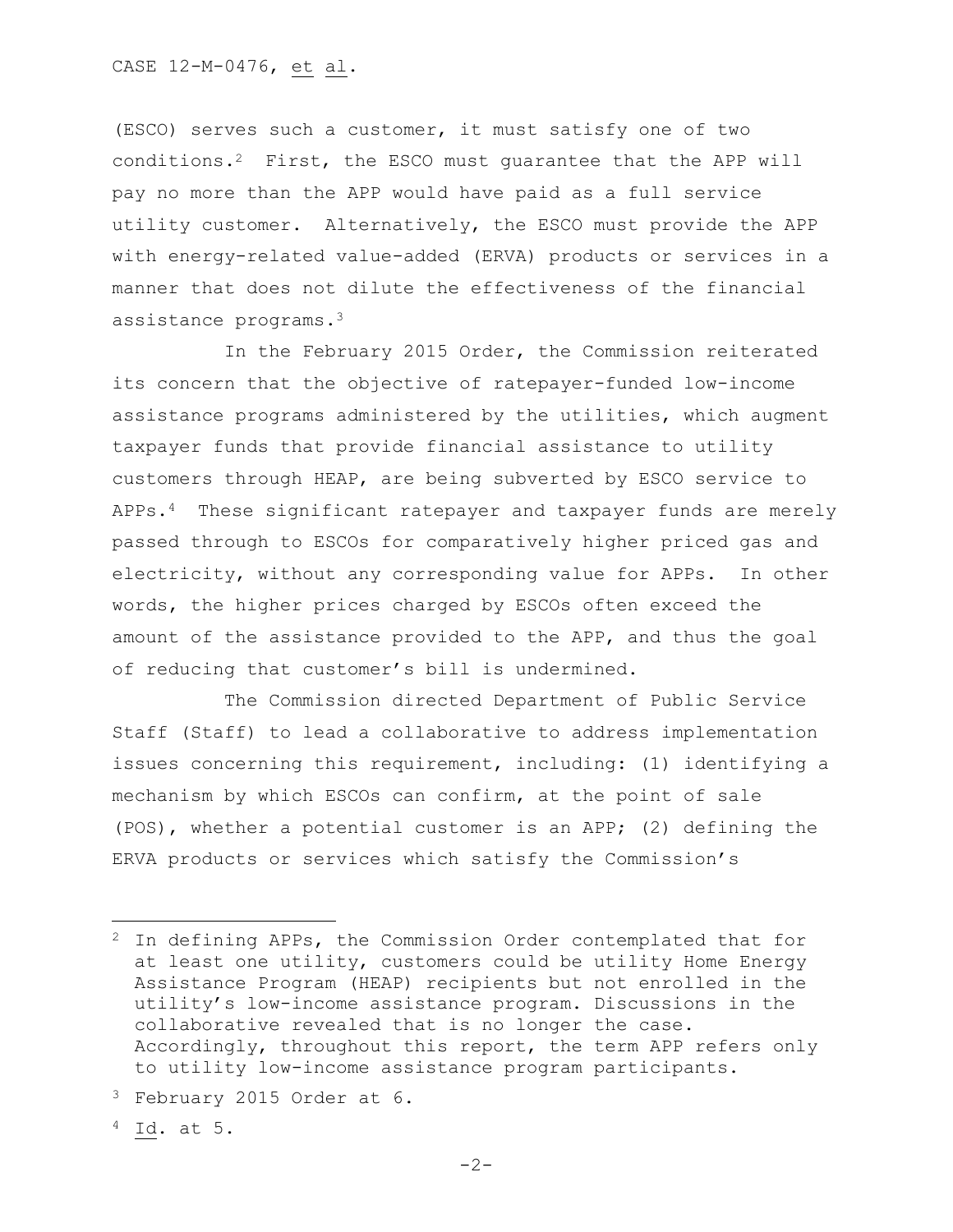criteria and may be offered to APPs; and (3) determining how protections will be provided to existing ESCO APPs and ESCO customers who become APPs.<sup>5</sup>

The Collaborative met on March 19, April 17, June 25, July 23, and October 16, 2015.<sup>6</sup> In addition, several smaller group discussions were held on specific issues. Collaborative participants identified, discussed, and assessed various approaches to addressing the issues identified in the February 2015 Order. A Report of the Low-Income Collaborative was issued for comment on November 5, 2015 (Collaborative Report).<sup>7</sup>

The Collaborative, as discussed below, was unable to reach a resolution of the issues identified in the February 2015 Order. In addition, the Commission, in its February 23, 2016 Order,<sup>8</sup> reaffirmed its concern that mass market customers, including APPs, were not receiving beneficial service from ESCOs. Even more recently, the Commission issued an Order on May 20, 2016 that improved and enhanced the utility low-income

l

<sup>5</sup> Id. at 7–8.

<sup>6</sup> Collaborative participants included: Staff; all major electric and/or natural gas utilities in New York State; ESCO associations including the Retail Energy Supply Association (RESA) and the New York State Energy Marketers Coalition; several individual ESCOs; representatives of consumers including the Department of State's Utility Intervention Unit (UIU), Public Utility Law Project (PULP), AARP, and the City of New York (City) (collectively Consumer Advocates); and the Office of Temporary and Disability Assistance (OTDA).

 $7$  Case 12-M-0476, et al., supra, Report of the Collaborative Regarding Protections for Low Income Customers of Energy Service Companies (November 5, 2015).

<sup>8</sup> Case 15-M-0127, et al., ESCO Eligibility, Order Resetting Retail Energy Markets and Establishing Further Process (issued February 23, 2016).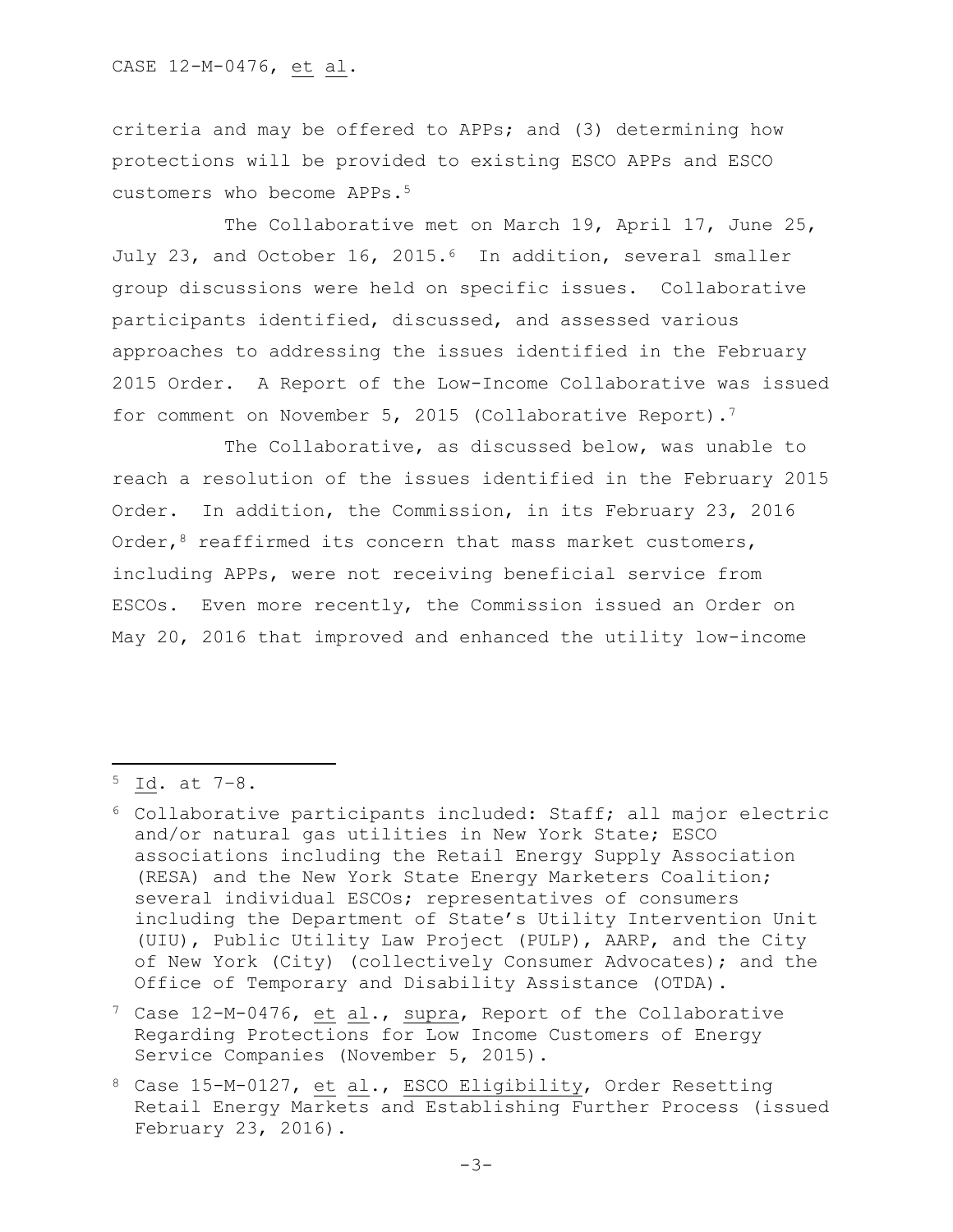$\overline{\phantom{a}}$ 

programs to help APPs manage their energy burden.9 In sum, the inability to address the fundamental concern that APPs are experiencing a diminution in their assistance dollars, funded by all ratepayers and taxpayers, leads us to institute, by this Order, a moratorium on ESCO enrollments and renewals of APPs.

#### NOTICE OF PROPOSED RULE MAKING

Pursuant to the State Administrative Procedure Act (SAPA) §202(1), a Notice of Proposed Rulemaking was published in the State Register on December 16, 2015 [SAPA No. 12-M-0476SP13]. The time for submission of comments pursuant to the SAPA Notice expired on February 1, 2016.<sup>10</sup> Comments received are summarized below, with a full summary of comments attached to this Order as Appendix A.

<sup>9</sup> Case 14-M-0565, Energy Affordability for Low Income Utility Customers, Order Adopting Low Income Program Modifications and Directing Utility Filings (issued May 20, 2016).

<sup>10</sup> Comments were received from: Attorney General Eric Schneiderman (NYOAG); Direct Energy (Direct); Great Eastern Energy (GEE); Consolidated Edison Company of New York, Inc. (Con Edison), Orange and Rockland Utilities, Inc. (O&R), Central Hudson Gas & Electric Corporation, The Brooklyn Union Gas Company d/b/a National Grid NY (KEDNY), KeySpan Gas East Corporation d/b/a National Grid (KEDLI), and Niagara Mohawk Power Corporation d/b/a National Grid (together with KEDLI and KEDNY, National Grid), National Fuel Gas Distribution Corporation (NFG), New York State Electric & Gas Corporation (NYSEG) and Rochester Gas and Electric Corporation (RG&E)(together, the Joint Utilities); the National Energy Marketers (NEM); the City of New York (NYC); the New York State Energy Marketers Coalition (NYEM); Public Utility Law Program (PULP); Retail Energy Supply Association (RESA); and the Utility Intervention Unit (UIU). Reply comments were received from: AG and, Joint Utilities. PULP and the Public Advocate for the City of New York filed a letter on February 11, 2016, in lieu of joint reply comments which are also considered in this Order.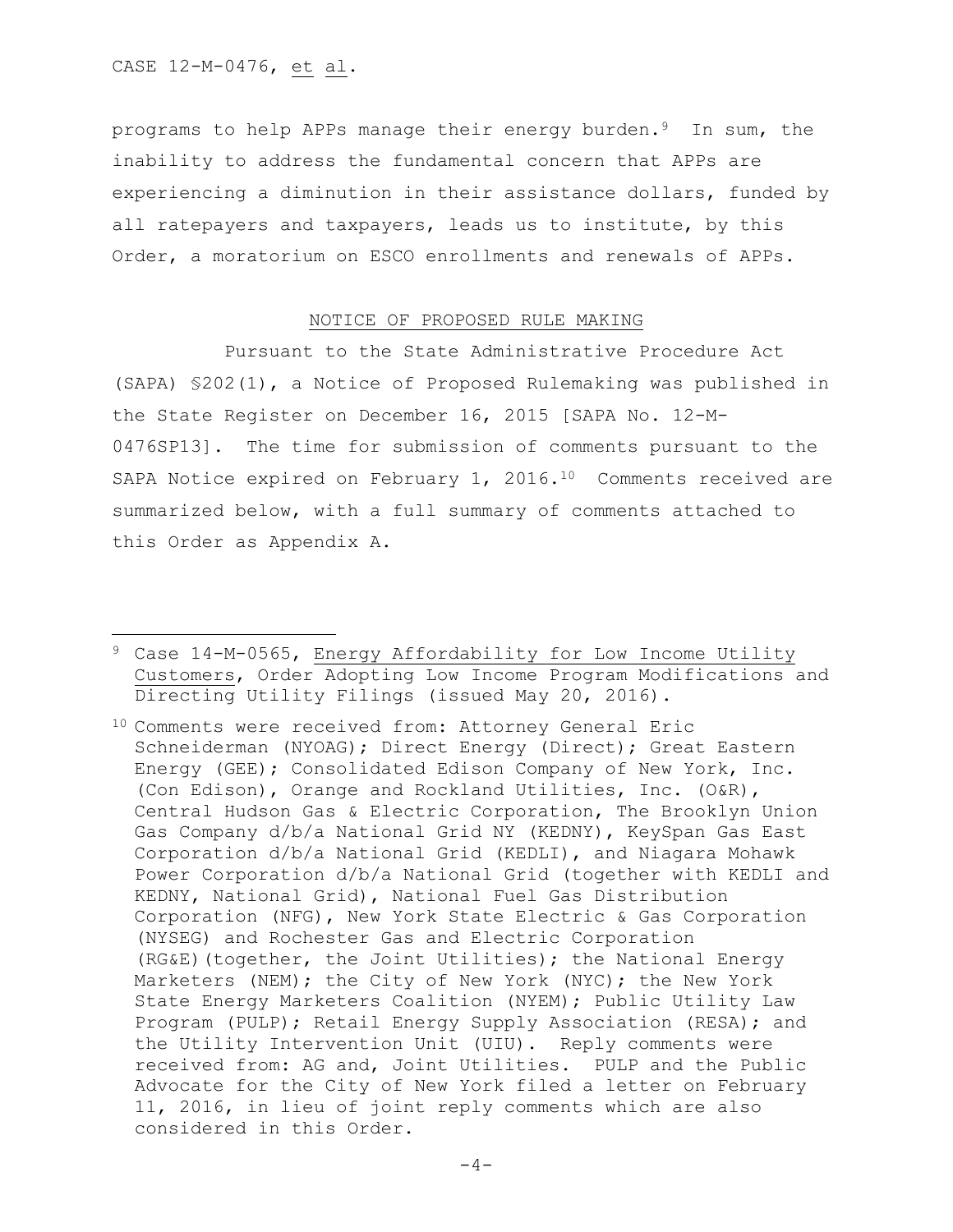#### DISCUSSION

# Statutory and Regulatory Framework

The Commission has broad legal authority to oversee ESCOs, pursuant to its jurisdiction in Articles 1 and 2 of the Public Service Law (PSL).<sup>11</sup> In addition, the Commission has authority over the tariffed rules and regulations of electric and gas distribution utilities, and has placed conditions on when the distribution utilities may allow ESCOs to use utility infrastructure to distribute electricity and natural gas to ESCO customers.12 Therefore, the Commission has jurisdiction and authority to establish and modify the conditions under which ESCOs may offer electric and gas commodity service to customers.

ESCO eligibility requirements were originally created in Opinion  $97-5$ ,  $^{13}$  and were reflected in the Uniform Business Practices (UBP) in 2003.<sup>14</sup> In both instances, the authority under PSL §66(5) was used to direct the distribution utilities to incorporate the applicable requirements in their respective

<sup>12</sup> PSL §66(5).

 $\overline{a}$ 

<sup>&</sup>lt;sup>11</sup> See PSL §5 (Commission's broad statutory grant of authority over the sale of natural gas and electricity); see also Case 98-M-1343, supra, Order Adopting Amendments to the Uniform Business Practices, Granting in Part Petition on Behalf of Customers and Rejecting National Fuel Gas Distribution Corporation's Tariff Filing at 10 (issued October 27, 2008) (2008 Order); PSL §53 (stating Article 2 of the PSL applies to "any entity that, in any manner, sells or facilitates the sale or furnishing of gas or electricity to residential customers").

<sup>13</sup> Case 94-E-0952, In the Matter of Competitive Opportunities Regarding Electric Service, Opinion and Order Establishing Regulatory Policies for the Provision of Retail Energy Services (issued May 19, 1997) (Opinion 97-5); Opinion and Order Deciding Petitions for Clarification and Rehearing (issued November 18, 1997) (Opinion 97-17).

<sup>14</sup> Case 98-M-1343, In the Matter of Retail Access Business Rules, Order Adopting Revised Uniform Business Practices (issued November 21, 2003).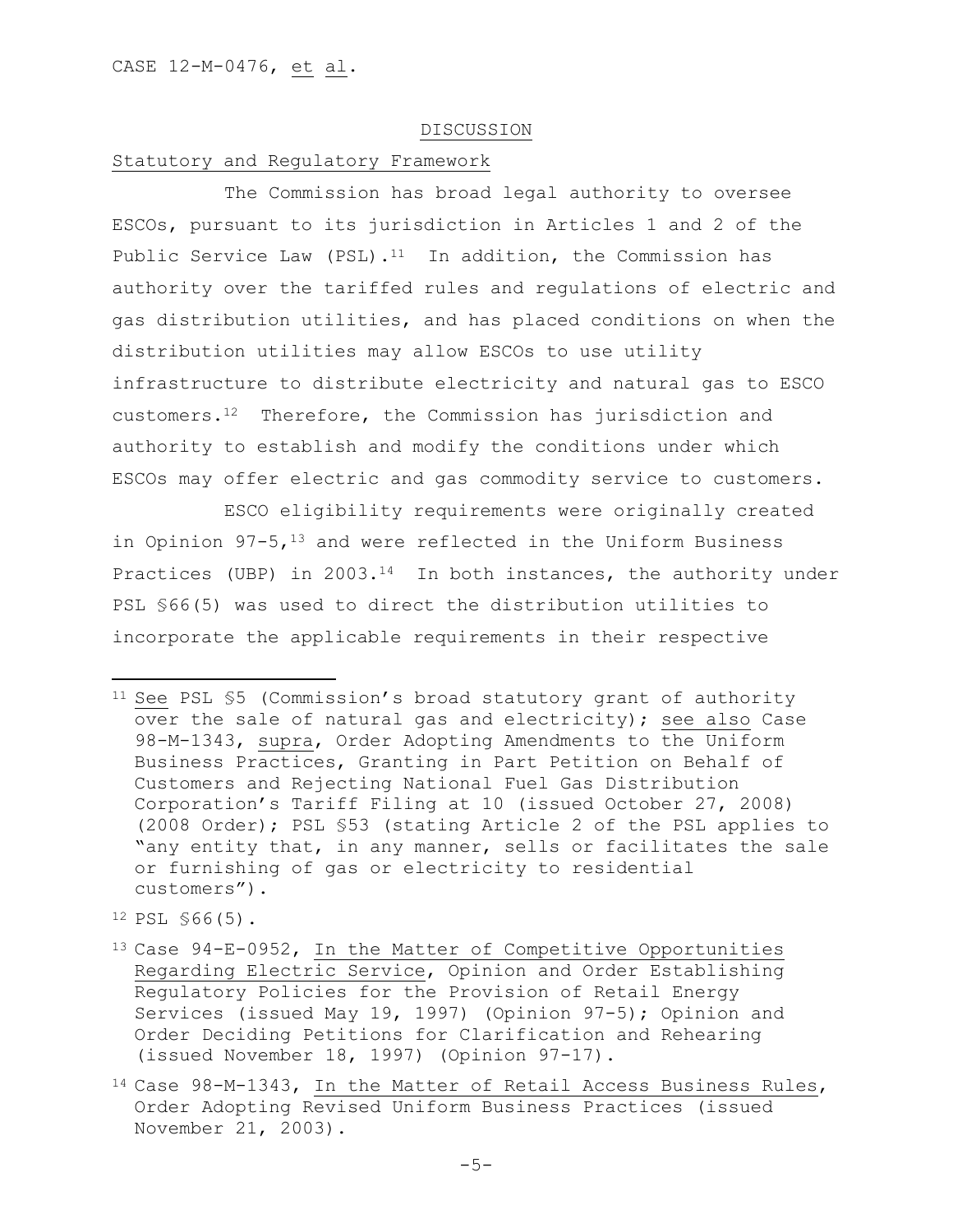tariffs. Since the eligibility requirements were originally established, those criteria have been amended on a number of occasions. For example, in 2003, ESCOs were required to submit sample standard customer agreements in order to be deemed eligible to provide electricity and/or natural gas in New York.<sup>15</sup> In adopting ESCO eligibility requirements, the Commission stated that such requirements are necessary to ensure that ESCOs provide consumer protections, to give the public confidence in ESCOs, to ensure competency of providers, to protect system reliability and to oversee development of the market.<sup>16</sup> Eligibility requirements remain a helpful and necessary tool for promoting goals and policies.

The Commission again hereby further restructures ESCO participation in the residential retail energy market. Based upon the record in the above referenced proceedings, the Commission finds that additional restructuring is necessary to further protect consumers, particularly those enrolled in utility low-income programs. Additionally, the Commission seeks to ensure that the ratepayer and taxpayer supported utility low- income programs are not frustrated by ESCOs through a premium charge to customers above the utilities' rates that can exceed the State subsidy provided pursuant to the utility low-income program.

## Compliant Products

As previously stated, the Commission directed that when an ESCO serves an APP, it must either guarantee that the customer will pay no more than the customer would have paid as a full service utility customer, or the ESCO must provide the APP with ERVA products or services, including fixed-price products, in a manner that does not dilute the effectiveness of the

<sup>15</sup> Id.

 $\overline{\phantom{a}}$ 

<sup>16</sup> Opinion 97-5.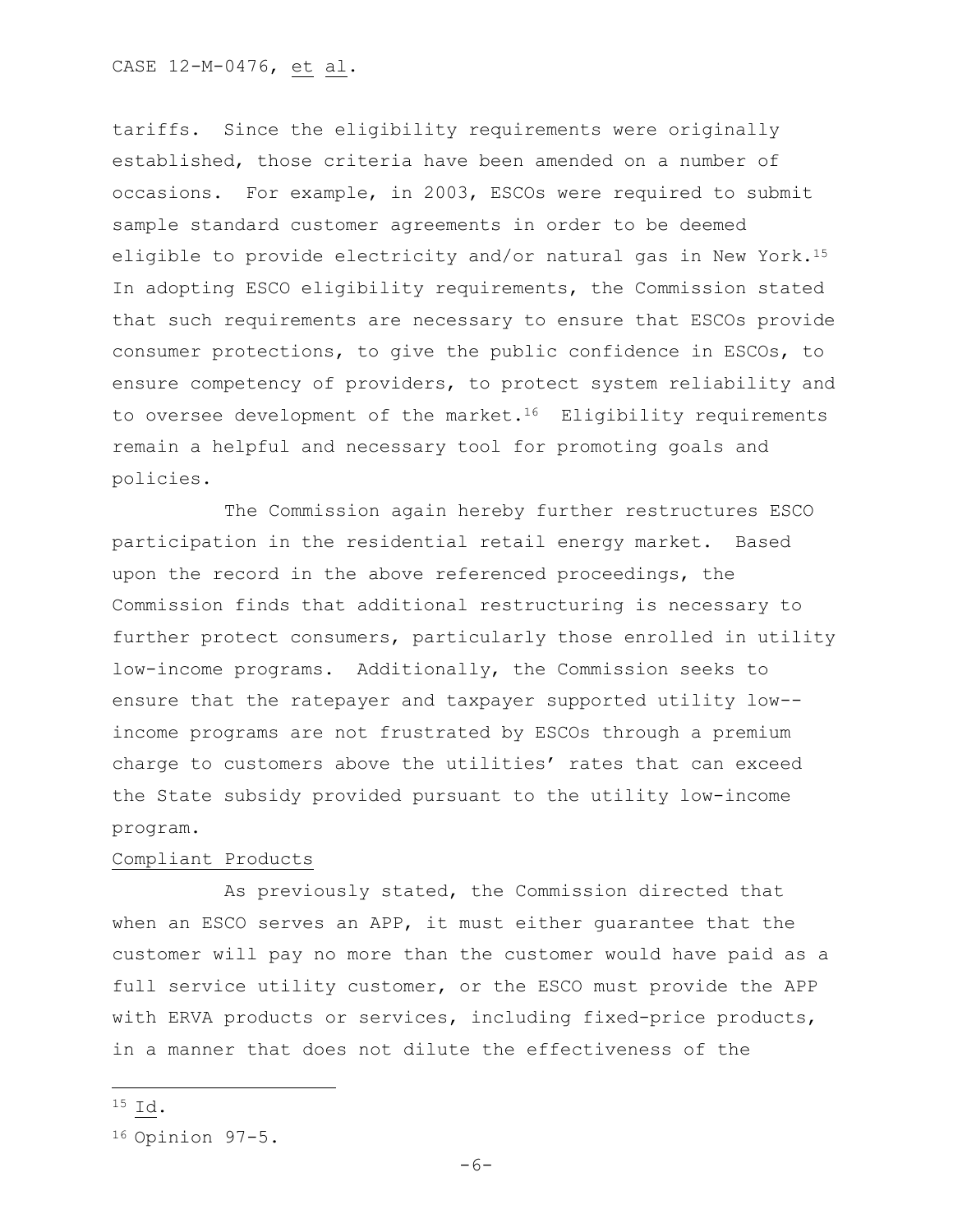#### CASE 12-M-0476, et al.

 $\overline{\phantom{a}}$ 

financial assistance programs. The Commission directed Staff to identify the ERVA products or services which satisfy the Commission's criteria and may be provided by ESCOs to APPs.

The consensus of the Collaborative is that few, if any, ESCOs intend to offer a product which guarantees that the customer will pay no more than they would have paid as a full service utility customer. With respect to the second criteria, the collaborative identified certain products now offered by some ESCOs to residential customers which have the potential to satisfy the February 2015 Order's directive: fixed-price products; products including home energy management attributes such as advanced thermostats; and products including maintenance and/or repair of home energy-intensive equipment such as furnaces.

Some of the Collaborative participants believe that fixed-price products provide customers with protection from price volatility and may be valuable in household budgeting. The Consumer Advocates submit that any value-added service needs to guarantee APPs either a lower bill or a reduction in energy usage. They believe that a fixed-price product that charges the APP more than the utility rate does not provide value to customers and does not satisfy the intent of the February 2015 Order.

The NYOAG comments that none of the ERVA products or services offered in the Collaborative Report are likely to save APPs money over what the customer would pay under full utility service. The NYAG correctly notes that, consistent with Commission Orders,  $17$  the ERVA product or service alternative must still be provided in such a way that is designed to reduce the

<sup>17</sup> Case 12-M-0476, et al., supra, Order Taking Actions to Improve the Residential and Small Non-Residential Retail Access Markets (issued February 25, 2014).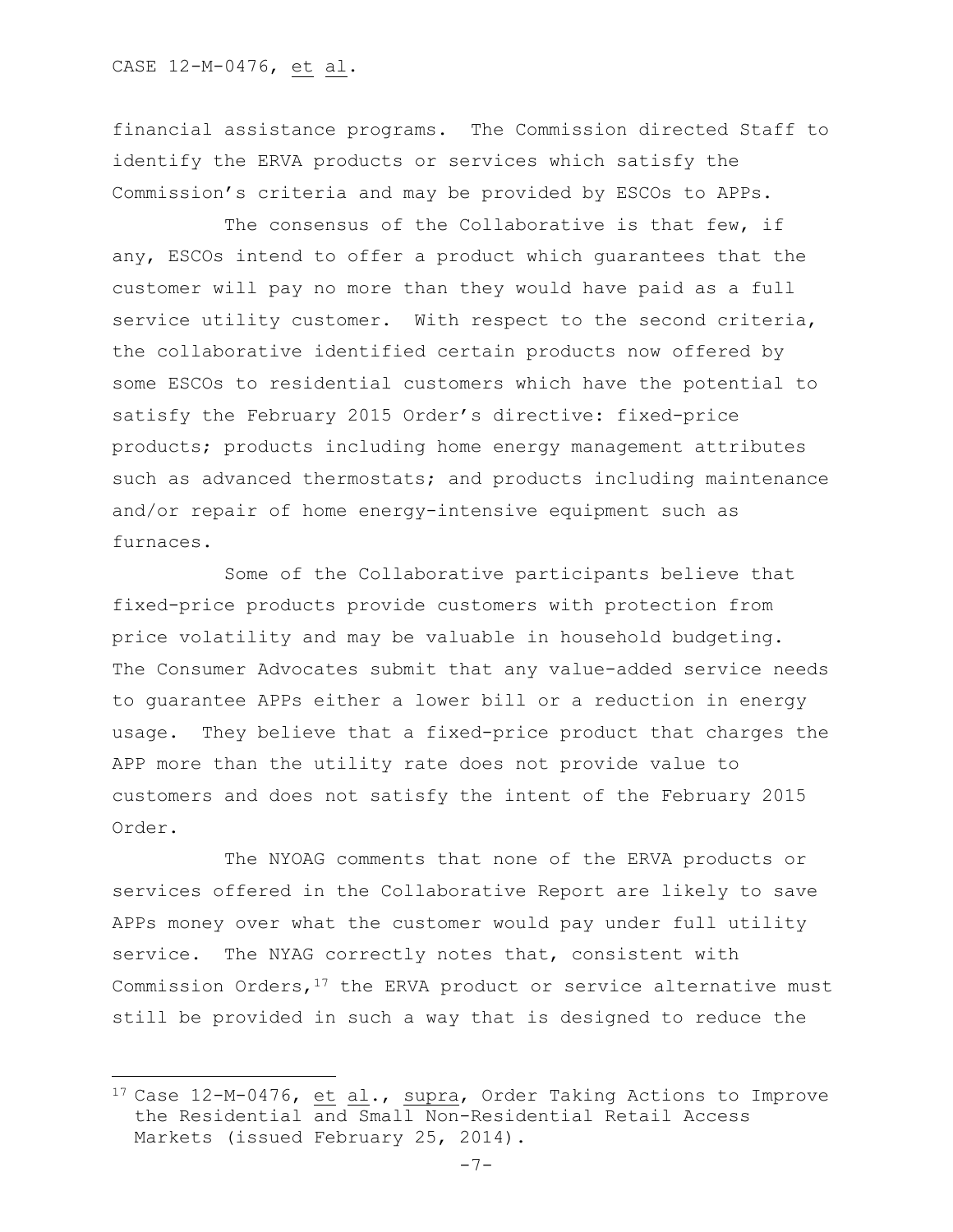customer's overall bill. ESCOs, the NYOAG offers, frequently charge customers a premium over utility rates, and NYOAG asserts that none of the ERVA products or service identified would outweigh that premium and provide the customers with savings. Thus, the NYAG proposes that, since no compliant products have been identified, ESCOs should not be permitted to offer ERVA products or services in lieu of offering customers a price guarantee.

The Joint Utilities comment that during the last Collaborative meeting, NFG proposed an approach which would either: (1) direct all APPs take utility commodity service, or (2) propose to remove ERVAS from implementation of the price guarantee for APPs. The Joint Utilities see merit in the second approach, where ESCOs would exclude consideration of ERVAS in performing the price comparison between utility pricing and ESCO pricing necessary to implement the price guarantee. The Joint Utilities propose that ESCOs are free to communicate directly with customers to obtain APP status, and secure consent to store and utilize that information.

The Commission recognizes the significant efforts of the Collaborative to ascertain ERVA products and services that would satisfy the requirements of the February 2015 Order. However, no such products have been identified. The Commission sought ERVA products and services that were designed to reduce the customer's overall bill and would not dilute the effectiveness of the financial assistance programs. Absent both a willingness to provide a guarantee that the customer will pay no more than the customer would have paid as a full service utility customer, and the identification of any compliant ERVA products and services, the Commission directs that a moratorium be placed on all APP enrollments and renewals.

 $-8-$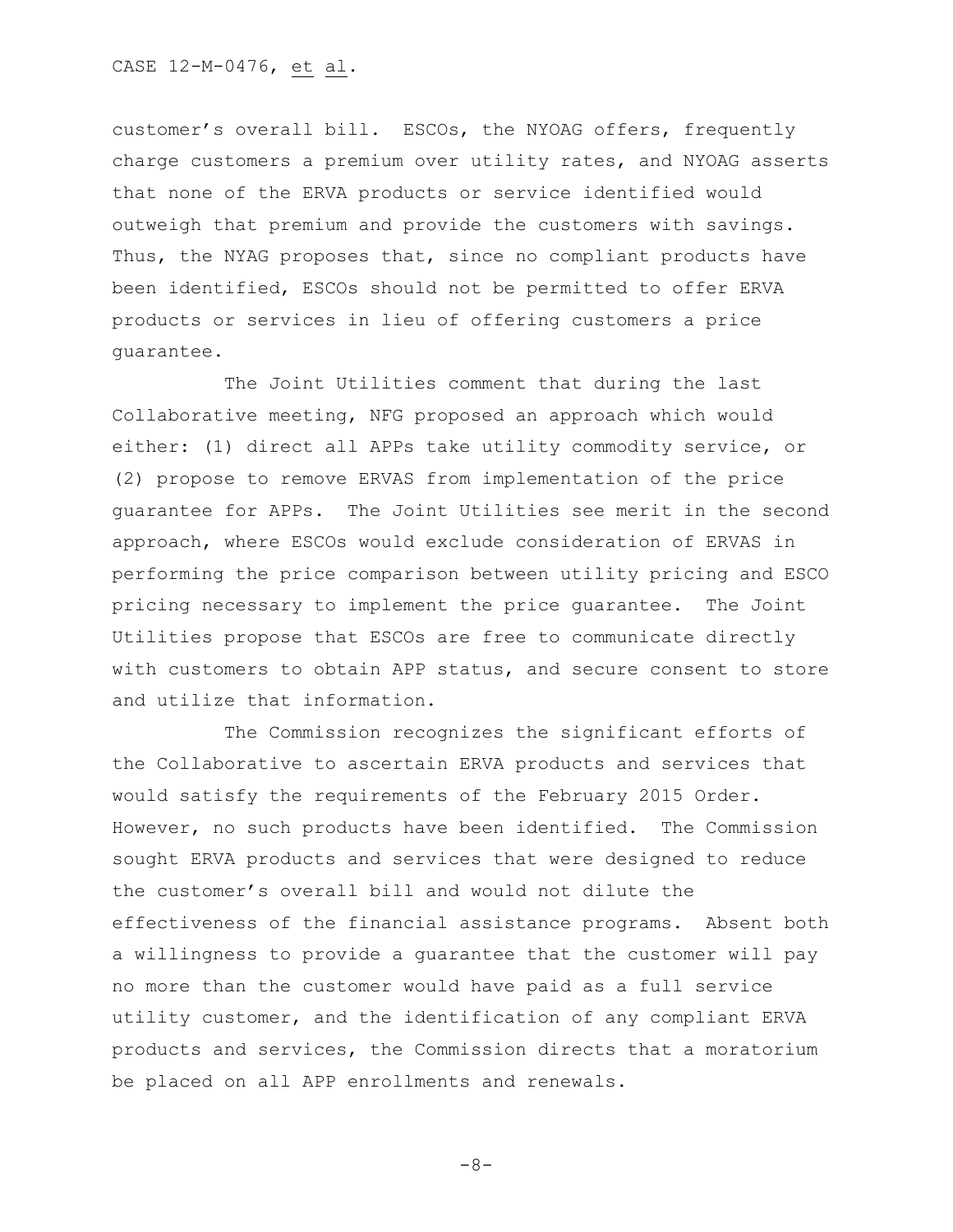#### The Moratorium

 $\overline{\phantom{a}}$ 

Analysis of the Collaborative Report and the party comments reveals little consensus among the participants in the proceeding, other than agreement that the Collaborative was unable to define value-added product or service that would satisfy the conditions set forth in the Commission's order. Nor did the Collaborative develop a method of identifying compliant products, in the absence of a comprehensive, definitive list being agreed upon as part of the collaborative process.

Direct Energy, in comments filed in a different but related proceeding, proposed a moratorium on APP enrollments.<sup>18</sup> Direct Energy suggests that, due to the lack of a workable solution for APPs, the Commission suspend an APP's ability to switch to an ESCO, and to effectuate this prohibition through the use of a block placed on all APP customer accounts. The Commission, Direct Energy offers, "should err on the side of protecting APPs from the conditions that led it to conclude that the market is not 'workably competitive.'" Direct Energy proposes that this moratorium be only for a limited period of time and that the customer have the option to opt-out of the block placed in their account.

Stakeholders have invested a great deal of time and resources to identify ways for ESCOs to legally market to APPs, yet despite their best efforts, workable strategies that meet the February 2015 Order's requirements have not been identified. The record contains no evidence of an ERVA product or service that would preserve the value of financial assistance programs. Further, the collaboration to date does not suggest that continuing this proceeding would be likely to produce solutions in the near future.

<sup>18</sup> Case 15-M-0127, et al., supra, Direct Energy Reply Comments (June 20, 2016).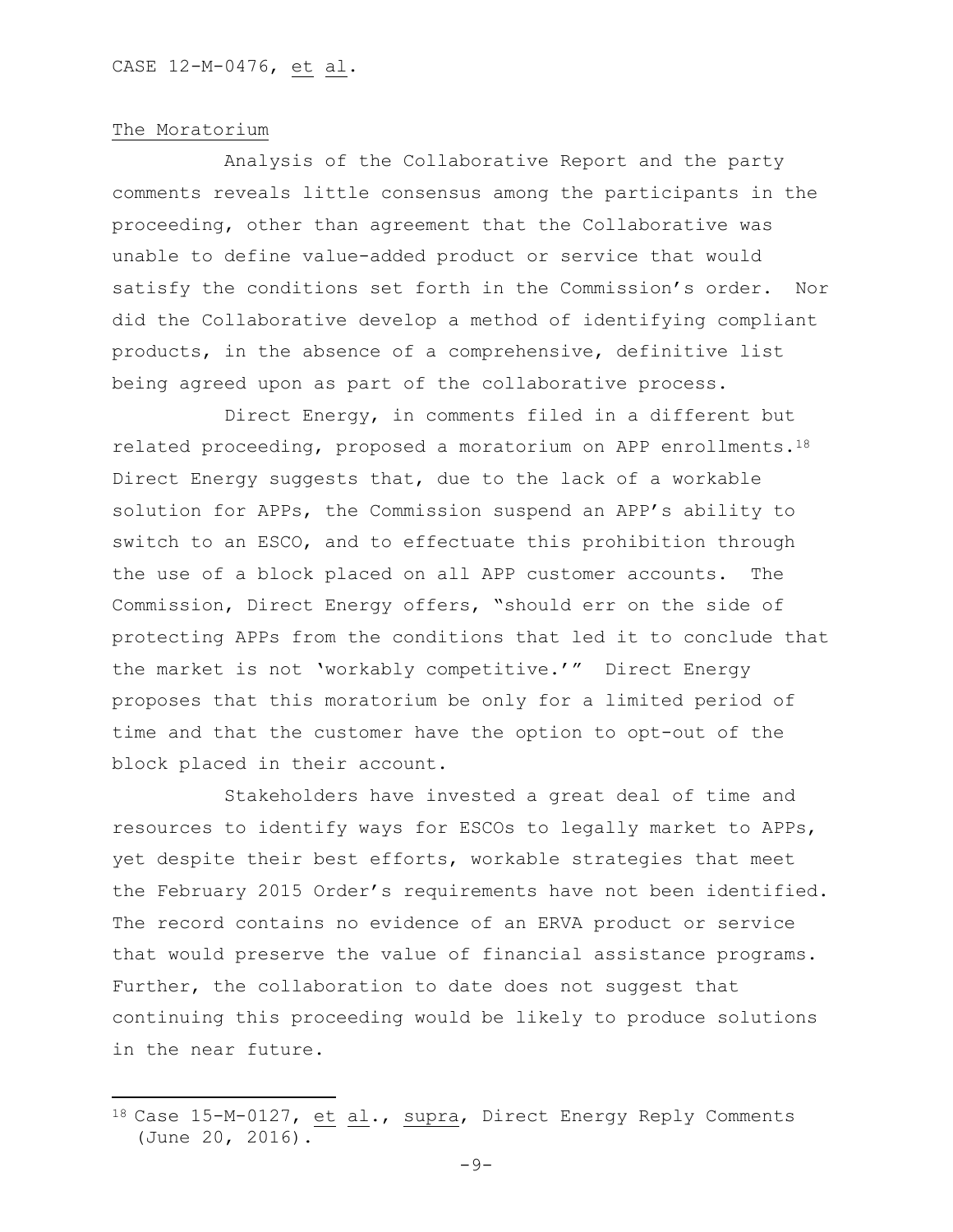Given the Collaborative's inability to resolve these issues, combined with the continuing harms to APPs of noncompliant ESCO products, the Commission is suspending the Collaborative and ordering a moratorium on APP enrollments and renewals, effective 60 days after the effective date of this Order, which shall remain in effect until lifted by the Commission. This moratorium is necessary to ensure that the financial benefits provided to APPs through utility low-income assistance programs are not absorbed by ESCOs, who in turn, provide gas and electricity at comparatively higher prices, without any corresponding value to the APP. Implementation of the moratorium with respect to new enrollments, existing APP ESCO customers, and ESCO customers that were not APPs at the time of enrollment, but subsequently become APPs, are addressed in detail below.

#### 1. Customer Privacy Concerns

The Commission recognizes that implementing the moratorium must be done in a way that to the extent feasible protects legitimate customer privacy concerns. During the Collaborative meetings there was extensive discussion regarding access to information about customers. Specifically, the Collaborative discussed whether ESCOs can be provided, without customer consent, the financial status of APPs and disclosure of the identity of those customers participating in assistance programs. As detailed in the Collaborative Report, absent a legal exception to confidentiality, Federal and State law prohibits social services agencies and utilities from disclosing customer information regarding the receipt of or application for public assistance.

Several parties, including Consumer Advocates and Joint Utilities, assert that State and Federal law provides the Commission no flexibility in resolving these issues. The ESCOs

 $-10-$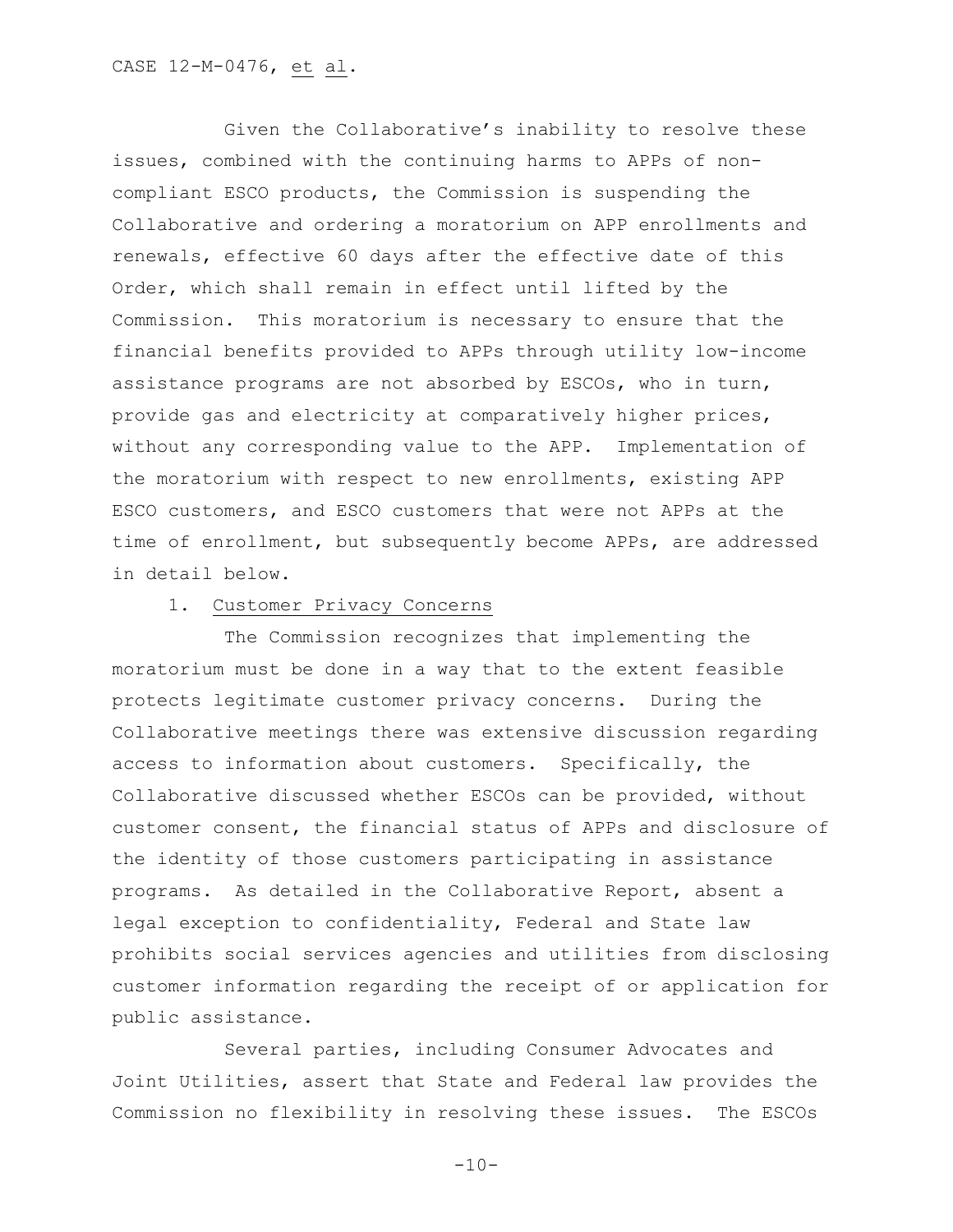take the view that the Commission should further explore the possibility that with appropriate safeguards, a customer's APP status could be released from the utilities to an ESCO without a customer's affirmative consent for the limited purposes of implementing the February 2015 Order.

ESCOs will not be provided with customers' APP status. Instead, the utility shall place a block on all APP accounts preventing future enrollment with an ESCO. For existing APPs served by an ESCO, including customers who were not APP at the time of enrollment but subsequently become APP, the utility will inform the ESCO that a block has been placed on the account, that the ESCO is no longer eligible to serve the account, and that the customer must be de-enrolled at the expiration of the existing agreement.

## 2. New Enrollments of APPs

The moratorium on the enrollment of new customers will be implemented through a rejection by the utility, through an electronic data interchange (EDI) transaction, of an enrollment of an APP. Beginning 60 days after the effective date of the Order, utilities will be required to place a block on all APP accounts. The ESCO can elect, at the POS, to ask the prospective customer if he or she is enrolled in a utility income assistance program. If the prospective customer indicates that he or she is, the ESCO should cease marketing to the customer. If the prospective customer claims that he or she is not enrolled in a utility low-income program when in fact they are, and the ESCO enrolls the customer, the enrollment will be rejected by the utility. This rejection will not reveal the customer's APP status to the ESCO because customers can have blocks placed on their account at any time, for multiple reasons, or no reason at all. When the enrollment is rejected,

-11-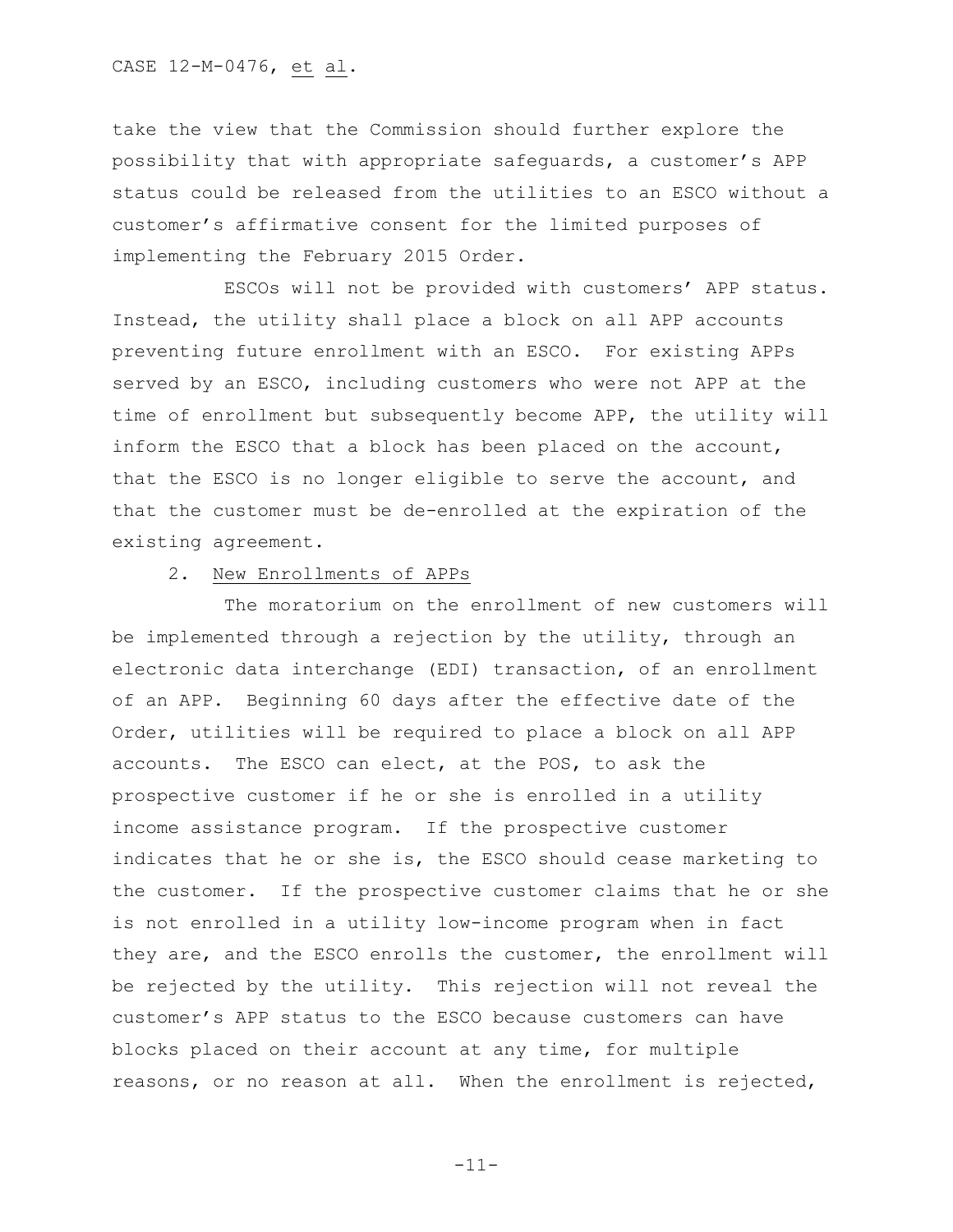the ESCO is not provided with a reason for the rejection, other than that there is a block on the account.

While the ESCO will have incurred costs to market to the customer, no viable alternatives have been identified. The Commission appreciates the effort put forth by Collaborative participants to identify a POS mechanism by which an ESCO can verify a potential customer's APP status. While the utility web portals proposed in the Collaborative Report may satisfy the Commission directive in the February 2015 Order, the cost of developing these portals and the likelihood that few, if any, ESCOs plan to offer compliant products to APPs, lead the Commission to conclude that developing these portals would not be a worthwhile effort. Additionally, even though the proposed mechanism would potentially avoid the privacy issues discussed above, the fundamental concern, the diminution of assistance program funding, is not resolved. Consequently, the need for a moratorium on APP enrollments and renewals is ubiquitous, thus making a POS mechanism to verify APP status unnecessary.

Finally, in the event that an APP is enrolled with an ESCO at any time after the moratorium is in effect, that enrollment shall be void. In such a situation, the enrollment was wrongfully processed and the customer shall be returned to full utility service immediately after the error is discovered.

3. Existing APP ESCO Customers

In the February 2015 Order, the Commission recognized that additional consideration is required regarding how the new retail access protections should be provided to existing APPs of ESCOs and to ESCO customers who become APPs. It directed that the Collaborative consider how to best protect APPs.<sup>19</sup> Identification of these customers is still relevant in light of the moratorium to ensure that all APPs receive full utility

 $\overline{a}$ 

<sup>19</sup> February 2015 Order at 8.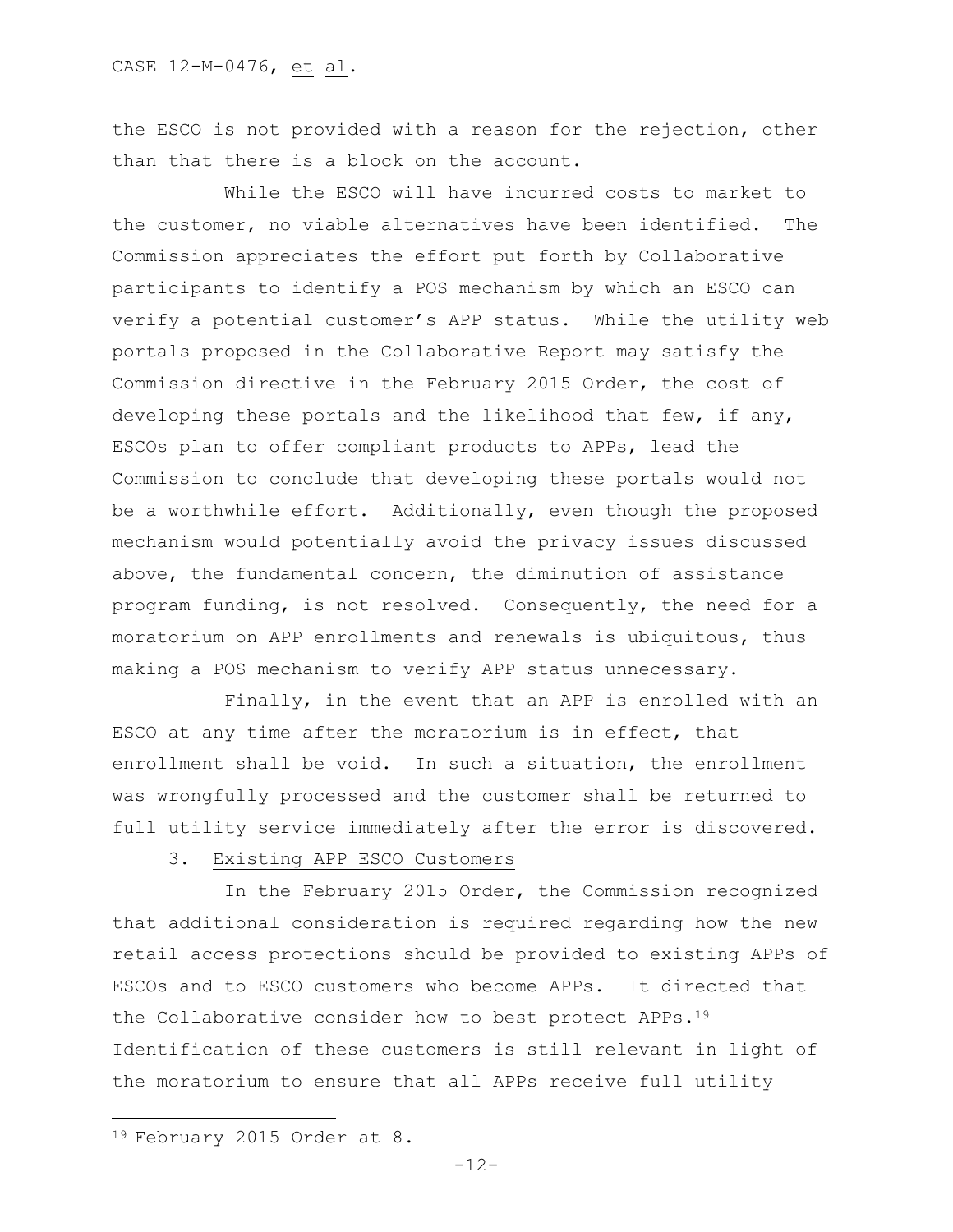service and thus avoid the diminution of assistance program funds. Ultimately, the Commission is concerned with what is in the best interest of APPs and ratepayers. Thus, an APP status identification method is necessary to minimize financial harm to existing APPs enrolled with ESCOs. At the same time, the validity of existing contracts must be protected and not abrogated prior to the completion of the contract term.

Many Collaborative participants recommended that information be provided to APPs of ESCOs to inform them of their new protections and allow them to make an informed decision consistent with their contract. The Collaborative also concluded that a wide range of informational efforts should be undertaken to inform ESCO APPs of their new protections. Proposed informational efforts include one direct communication with APPs of ESCOs, as well as outreach by ESCOs, DPS, and representatives of consumers including those participating in the Collaborative. Utilities offered to fund and send one letter, or other form of efficient communication, to APPs of ESCOs. That communication would explain that new protections are available that may benefit the APP, and that the customer should contact their ESCO for more information. The Utilities propose that draft letter would be subject to review and comment by interested parties, further review by the utility, and approval by Staff and that it be sent within 30-60 days of the effective date of the Commission Order.

The Consumer Advocates submit that it is the ESCO's responsibility to alert its customer base to the policy changes in the retail marketplace that have resulted from the Commission's February 2015 Order, and how such changes will impact customers. Consumer Advocates assert that ESCOs should be required to distribute and fund a letter annually to customers alerting them of the ESCO's responsibility to APPs.

-13-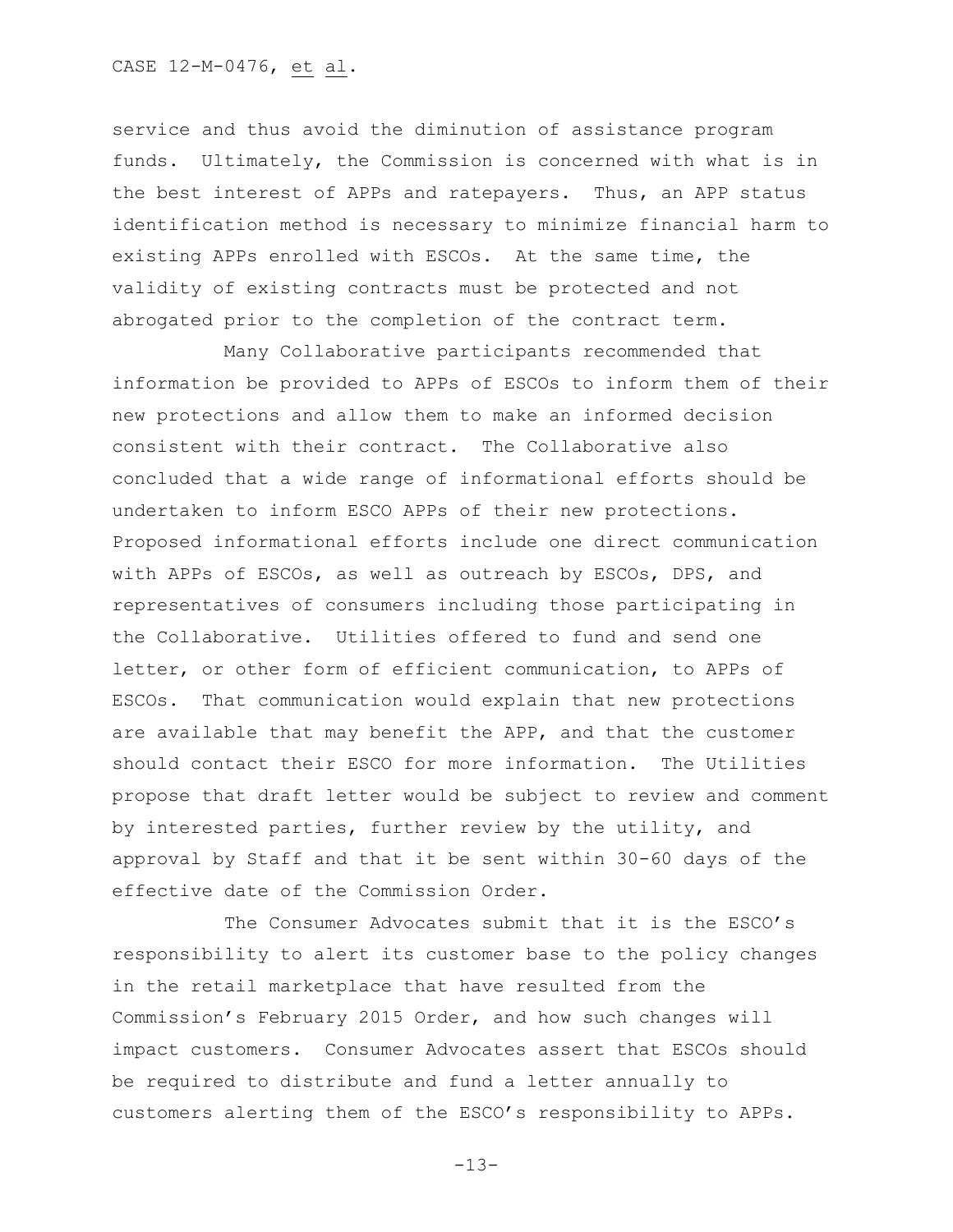CASE 12-M-0476, et al.

Additionally, Consumer Advocates proposed that Staff should consider amending the New York ESCO Consumer Bill of Rights to include a provision that addresses APPs. If, in the end, the utilities are tasked with sending such a letter on ESCOs' behalf, the Consumer Advocates submit that the cost of such a letter and its mailing should be borne by the ESCOs and their shareholders, not the Utilities and ratepayers.

ESCOs counter that it is not possible for ESCOs to send a letter to APPs, because the assistance benefits eligibility status of those customers is unknown to ESCOs. Some ESCOs indicated their willingness and intent to inform their customers of these new protections. Staff offered to develop and distribute information regarding new protections for APPs of ESCOs to its network of low-income representatives associated with the Low Income Forum on Energy, a joint initiative of Staff and NYSERDA. Some representatives of low-income consumers participating in the Collaborative also offered to distribute such information through their networks.

The Commission appreciates the effort put forth by the Collaborative to develop the communication channels by which APPs would be informed of the protections directed in the February 2015 Order. Communication to the customer is still necessary, but would now be to inform customers of the moratorium, not the compliant product requirements, and would inform the customer that they will be switched back to utility service at the expiration of their existing contract.

However, contrary to the proposals in the Collaborative Report and in light of the moratorium, the Commission does not believe that communication to the customer alone would effectuate the goal of this Order of preventing the diminution of assistance program funds. Simply providing information regarding the moratorium, regardless of the channel

 $-14-$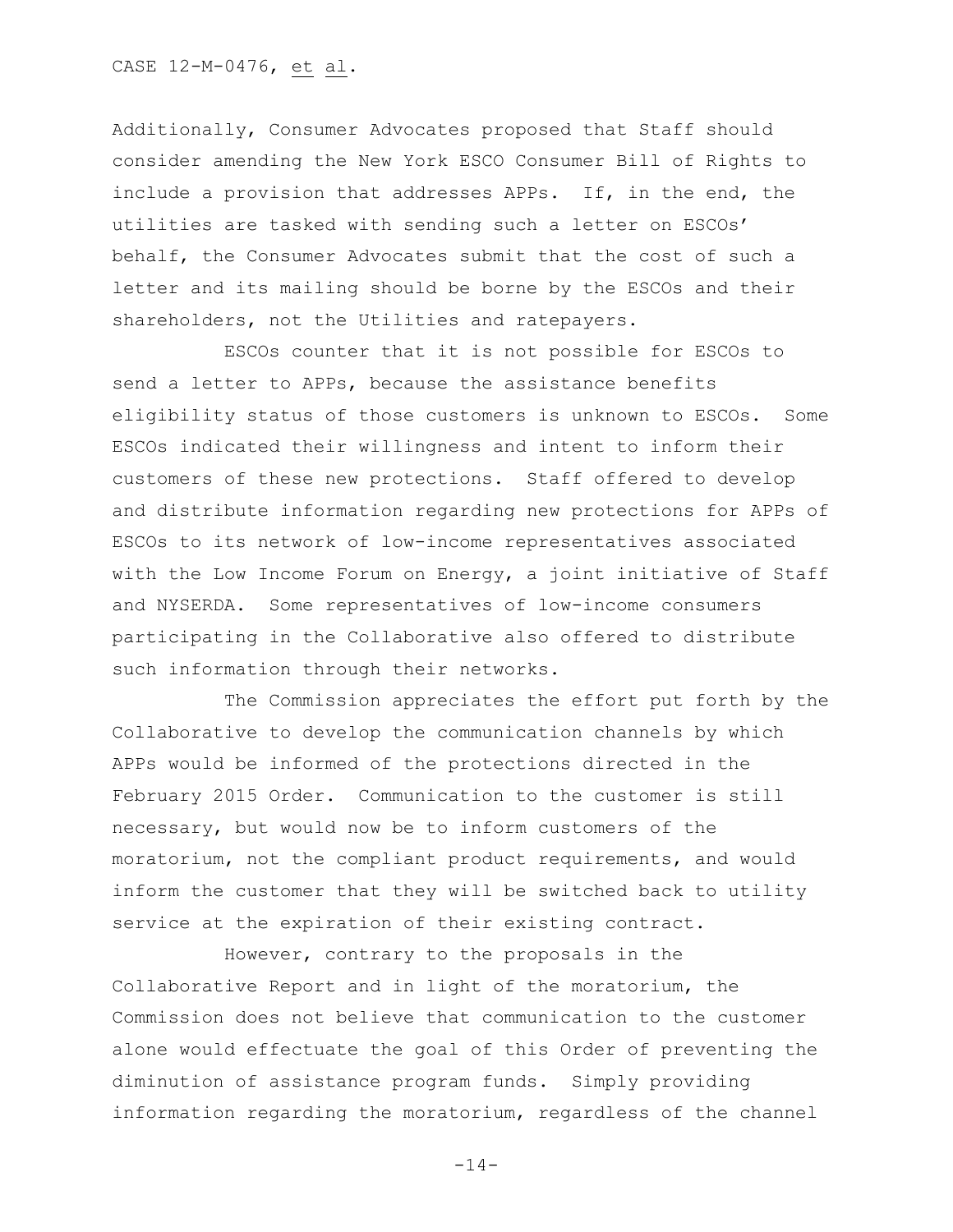$\overline{\phantom{a}}$ 

utilized, does not ensure that the customer will be returned to full utility service at the expiration of their existing agreement. Additionally, it is the ESCO, and not the utility that knows the term of the agreement with the customer.

Therefore, within 60 days of the effective date of this Order, the utilities, utilizing their records regarding which customers are enrolled in their low-income program and are served by an ESCO, will communicate to the ESCO which accounts the ESCO is no longer eligible to serve.<sup>20</sup> This communication would not infringe on the customer's privacy with respect to their APP status. Similar to the discussion above regarding new enrollments, the ESCO will not be informed that the customer is an APP, but instead will only be informed that a block has been placed on the account. This situation would be similar to one in which an ESCO customer contacts the utility and wishes to have a block placed on their account and to be returned to utility service.

At or around the same time, but no later than 14 days after the utility contacts the ESCO regarding the accounts the ESCO is no longer eligible to serve, the utility will also send a letter to the ESCO customer, informing the customer: (1) that they are enrolled in the utility's low-income program; (2) of the moratorium directed in this Order; (3) the reason for and protections provided under the moratorium; and, (4) that they will be returned to utility service at the expiration of their existing ESCO agreement. Utilities are required to file drafts of these letters with the Secretary for Staff review within 30 days of the effective date of this Order.

<sup>20</sup> This communication should be transmitted in a secure format of the utility's choosing. An example would be a secure spreadsheet or flat file.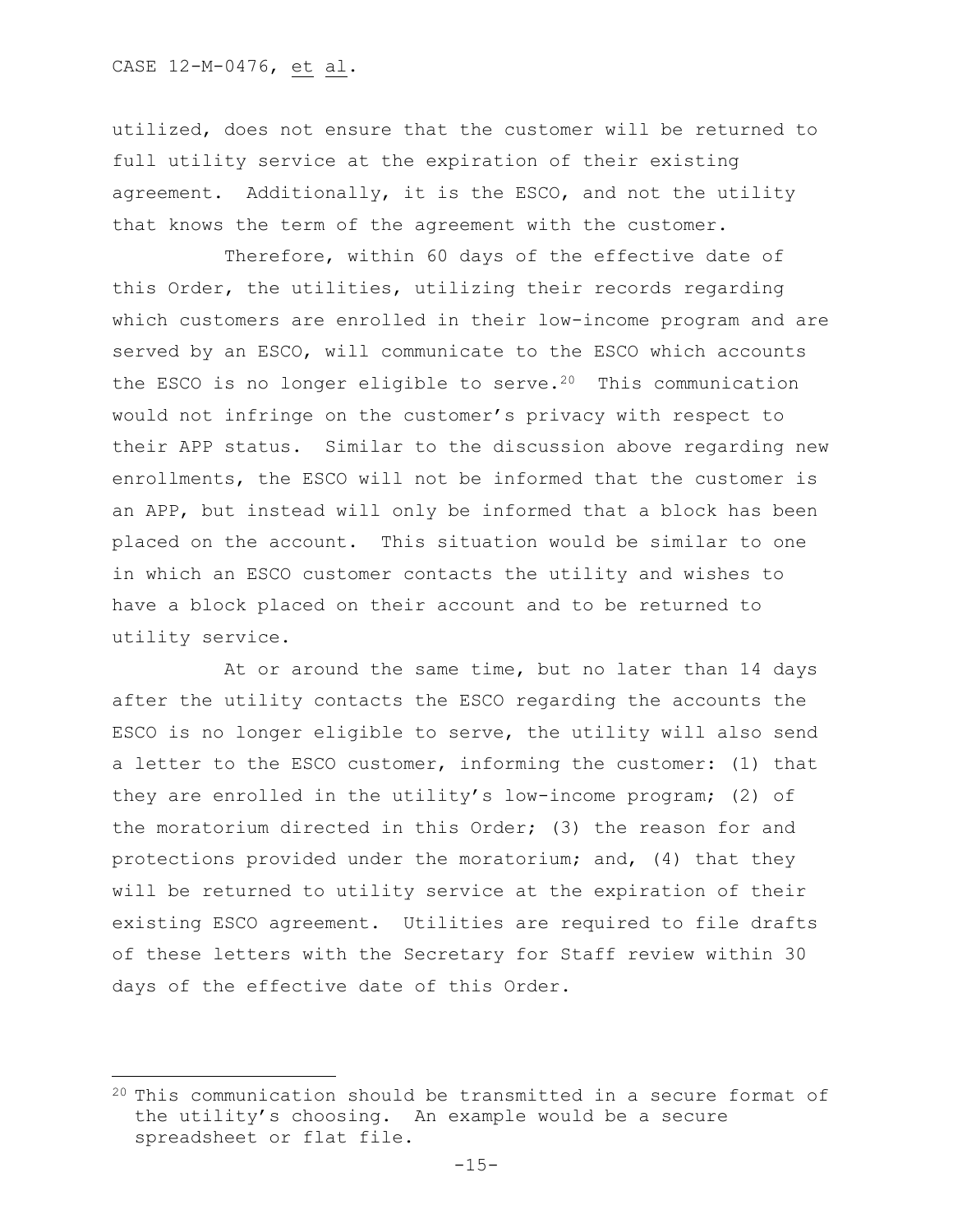After receiving the communication from the utility, the ESCO shall then de-enroll the identified accounts at the expiration of the existing agreement. With respect to customers on variable rate, month-to-month contracts, the expiration of the agreement is at the end of the current billing period. Therefore, once the ESCO receives the communication from the utility that they are no longer eligible to serve a customer, the ESCO shall de-enrolled the customer at the end of the billing period, as it exists at that time.

#### 4. ESCO Customers Who Subsequently Become APPs

With respect to ESCO customers who become APPs after the moratorium is implemented, communications by the utility, as discussed above for existing APP ESCO customers, will be necessary on an ongoing basis. When a utility enrolls a new customer in its low-income program, at a date more than 60 days after the effective date of the Order, it shall immediately place a block on the account. It shall also, consistent with the discussion above, inform any ESCO serving that customer that the ESCO is no longer eligible to serve that account. As discussed above, after receiving the communication from the utility, the ESCO shall then de-enroll the accounts at the expiration of the existing agreement, which for variable rate, month-to-month contracts, is the end of the current billing period.

Similar to the discussion above, the utility shall also send a letter to the customer at or around the same time it contacts the ESCO regarding the accounts the ESCO is no longer eligible to serve, but no later than 14 days after enrollment as an APP. Customers of Central Hudson, NFG, and O&R currently receive a communication from the utility confirming that the customer has been enrolled in a utility assistance program. Utilities that provide such communication, shall include

-16-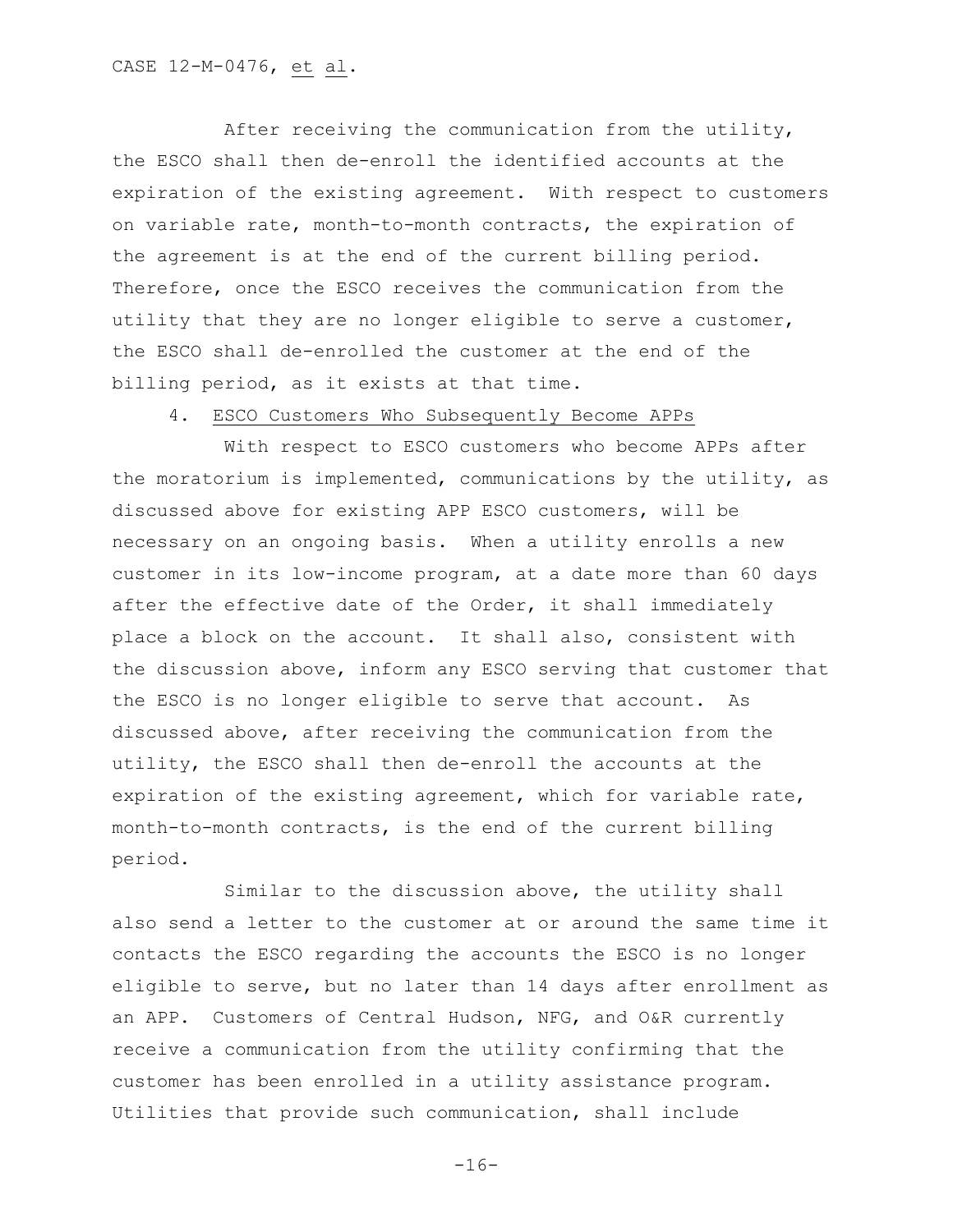information related to the moratorium, as well as inform the customer that they will be switched back to utility service at the expiration of their existing agreement. Other utilities shall notify the customer via a separate mailing.

#### CONCLUSION

A significant amount of effort, by all of the parties, went into the development of the Collaborative Report in this proceeding. Nonetheless a proposal that satisfies the consumer advocates, ESCOs, utilities, Staff and the Commission has not surfaced. We continue to share the NYOAG's concerns that "publicly supported assistance funds are pocketed by ESCOs, and they frequently charge customers a premium above the utilities' rates that greatly exceeds the subsidy."<sup>21</sup>

We are further compelled by Direct Energy's comments which state in part: "there is no evidence in the record . . . that any ESCO will offer the price guarantee that is one of the two available pathways for an ESCO to serve APP customers going forward. . . . Moreover, it is increasingly likely that the 'value-added' option for complying with the Commission's Order will be difficult or impossible to execute."<sup>22</sup>

In order to protect low-income assistance program participants, in light of evidence that ESCOs are unable or unwilling to serve these customers by way of offering a guaranteed savings product, and because energy related value added products designed to reduce the customer bill have not been developed, we are directing a moratorium on ESCO enrollments of new APP customers and on renewals of existing customers, effective 60 days after the effective date of this

 $\overline{\phantom{a}}$ 

<sup>21</sup> Attorney General's Comments at 4.

<sup>22</sup> Direct Energy's comments at 2-3.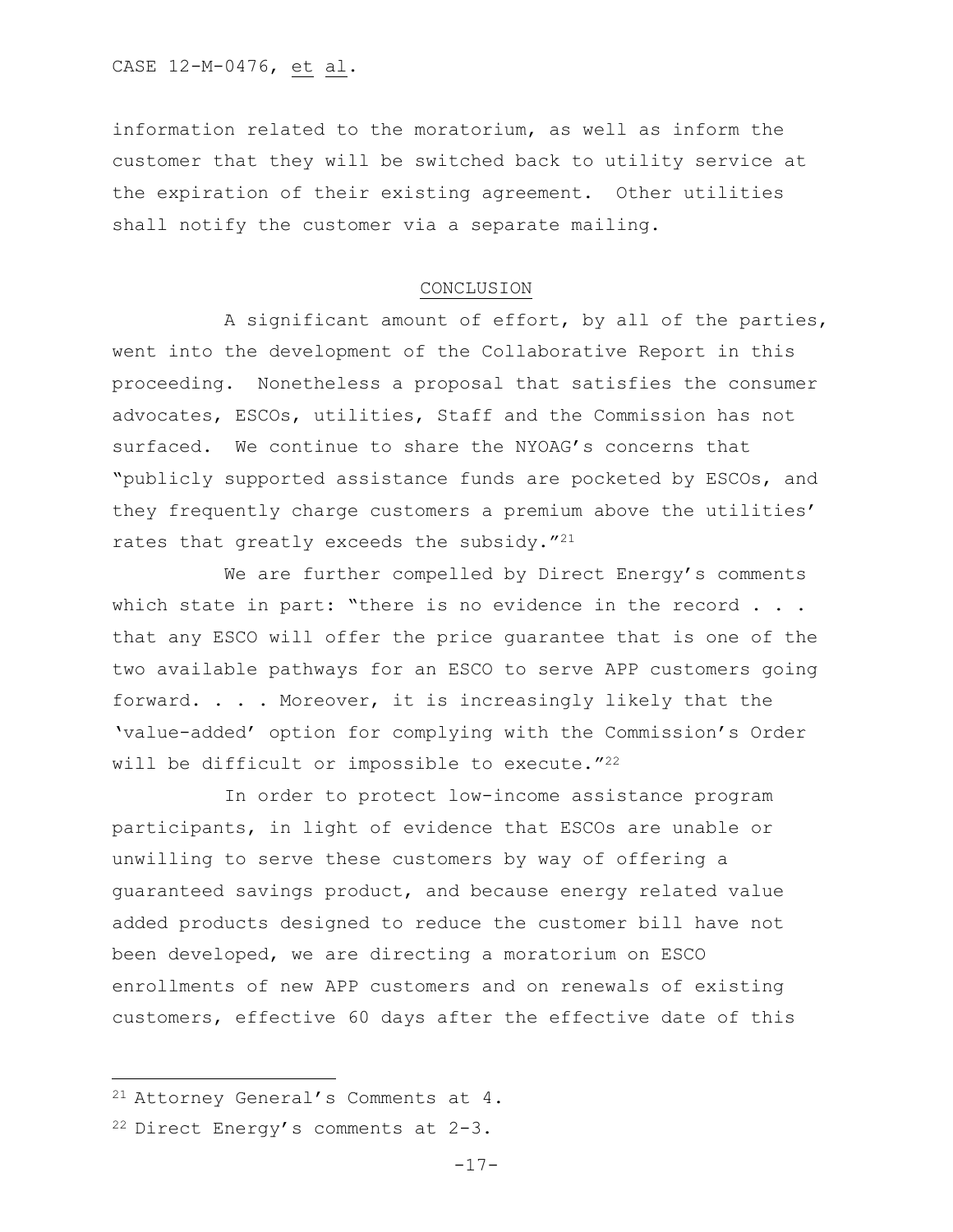Order, which shall remain in effect until lifted by the Commission.<sup>23</sup> For existing APPs with an existing contract term, the ESCO contract renewal shall be prohibited at the expiration of the existing agreement.

### The Commission orders:

 $\overline{\phantom{a}}$ 

1. Electric and gas distribution utilities that have tariffed provisions providing for retail access are directed to, within 60 days of the effective date of this Order, place a block on all assistance program participant accounts, preventing those accounts from being enrolled with an energy service company.

2. Electric and gas distribution utilities that have tariffed provisions providing for retail access are directed to, within 60 days of the effective date of this Order, communicate to each energy service company serving assistance program participants which accounts the ESCO is no longer eligible to serve, consistent with the discussion in the body of this Order.

3. Electric and gas distribution utilities that have tariffed provisions providing for retail access are directed to, within 30 days of the effective date of this Order, file with the Secretary, for Department of Public Service Staff review, drafts of the letters to be sent to energy service company customers that are assistance program participants informing them that they will be returned to utility service, consistent with the discussion in the body of this Order.

<sup>&</sup>lt;sup>23</sup> This moratorium will not extend to APPs participating in a Community Choice Aggregation (CCA) Program. The appropriate consumer protections for participants in a CCA program, including APPs, are provided in the Commission's Order Authorizing Framework for Community Choice Aggregation Opt-Out Program, issued April 21, 2016 in Case 14-M-0224.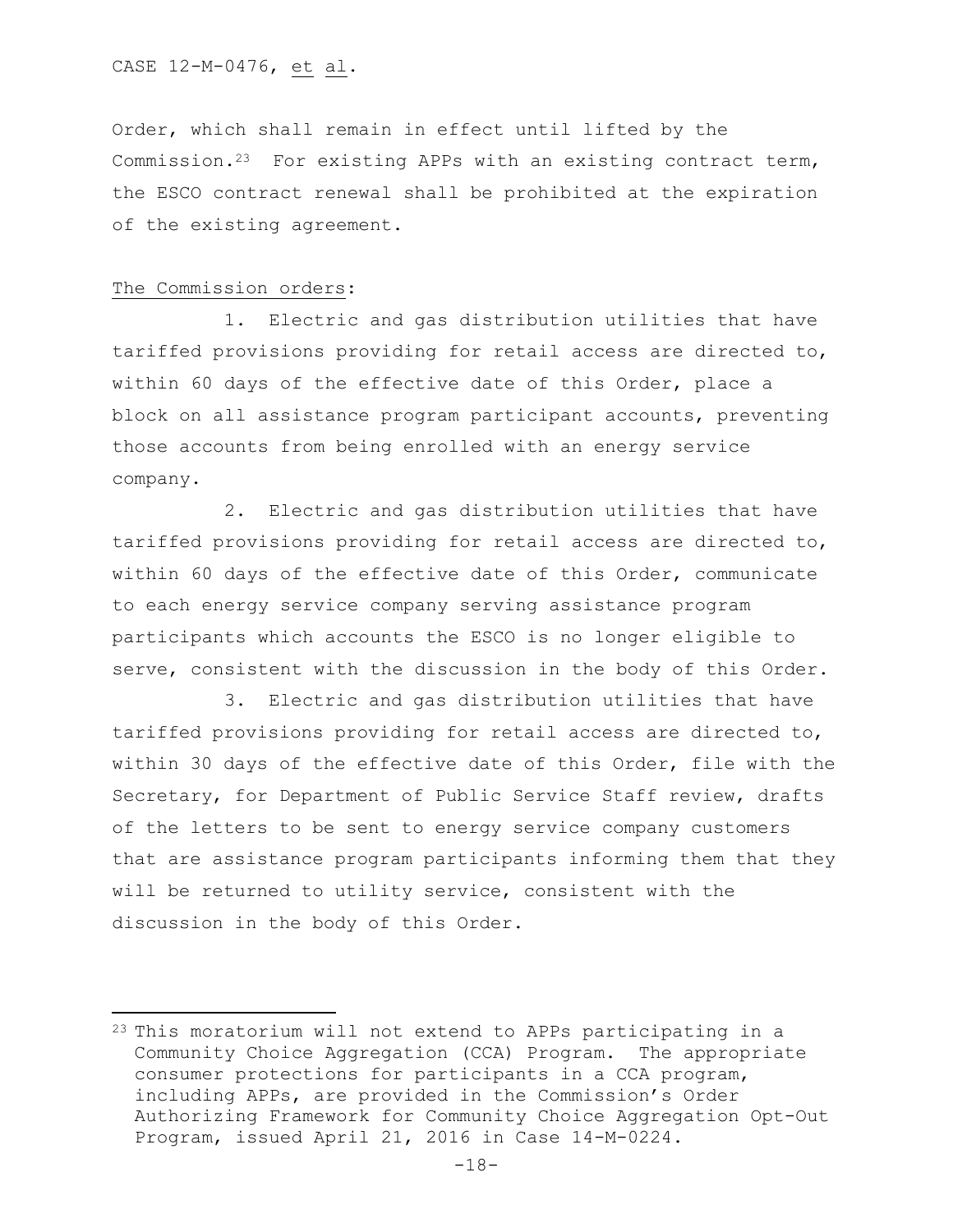4. Electric and gas distribution utilities that have tariffed provisions providing for retail access are directed to, within 60 days of the effective date of this Order, send the letters developed pursuant to Ordering Clause 3 to energy service company customers that are assistance program participants, consistent with the discussion in the body of this Order.

5. Electric and gas distribution utilities that have tariffed provisions providing for retail access are directed to, on a rolling basis, communicate to each energy service company serving customers who subsequently become assistance program participants which accounts the ESCO is no longer eligible to serve, consistent with the discussion in the body of this Order.

6. Electric and gas distribution utilities that have tariffed provisions providing for retail access are directed to on a rolling basis, notify energy service company customers that subsequently become assistance program participants of the moratorium imposed by this Order and that they will be returned to utility service, consistent with the discussion in the body of this Order.

7. Every energy service company eligible to serve customers in New York State shall, within 60 days of the effective date of this Order, de-enroll any customer accounts identified by the electric and gas distribution utilities pursuant to Ordering Clause 2 and 5 of this Order, provided that existing contracts will continue until their expiration.

8. The Secretary in her sole discretion may extend the deadline set forth in this Order. Any requests for an extension must be in writing, must include a justification for the extension and must be filed at least one day prior to the deadline.

-19-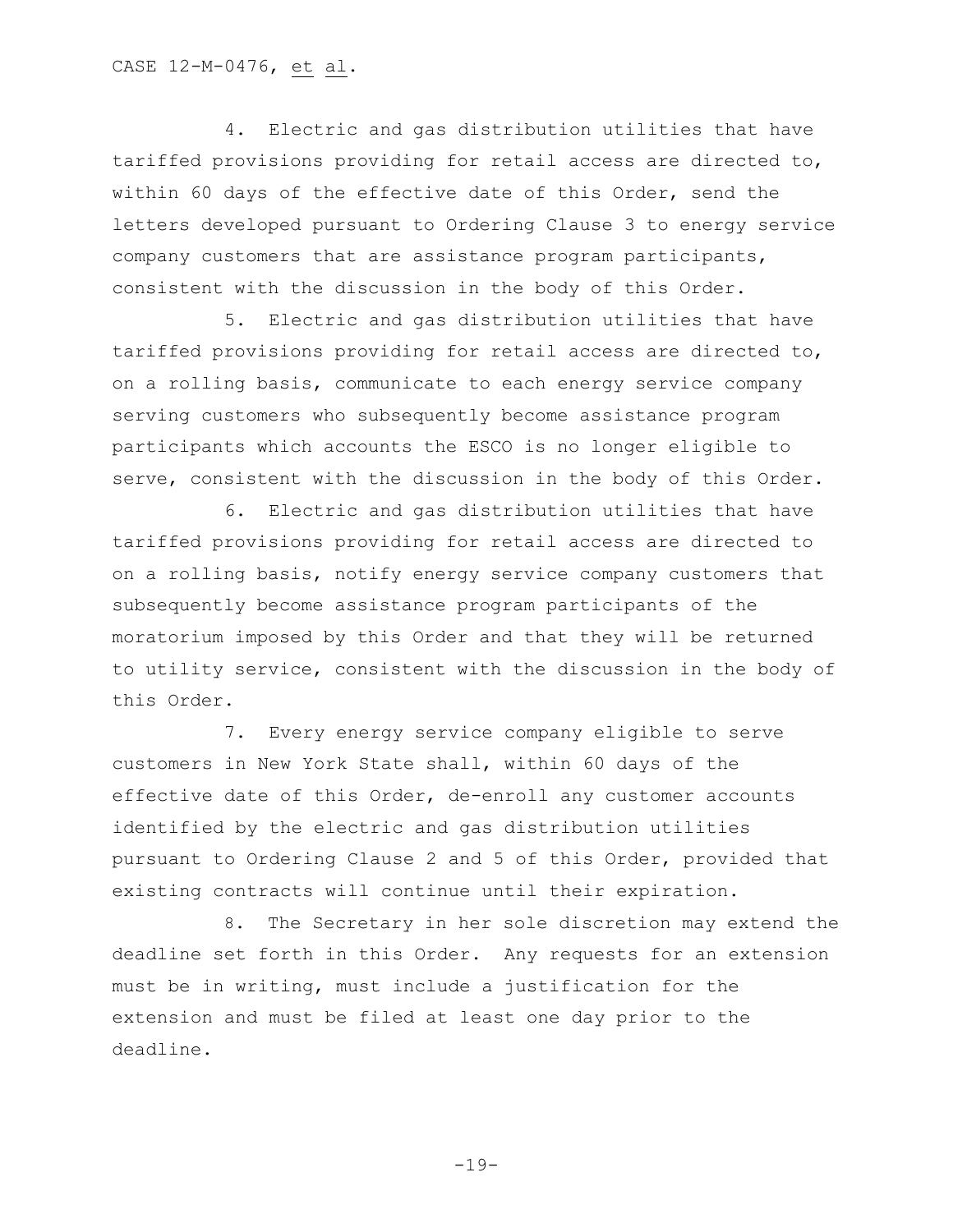9. This proceeding is continued.

By the Commission,

(SIGNED) KATHLEEN H. BURGESS Secretary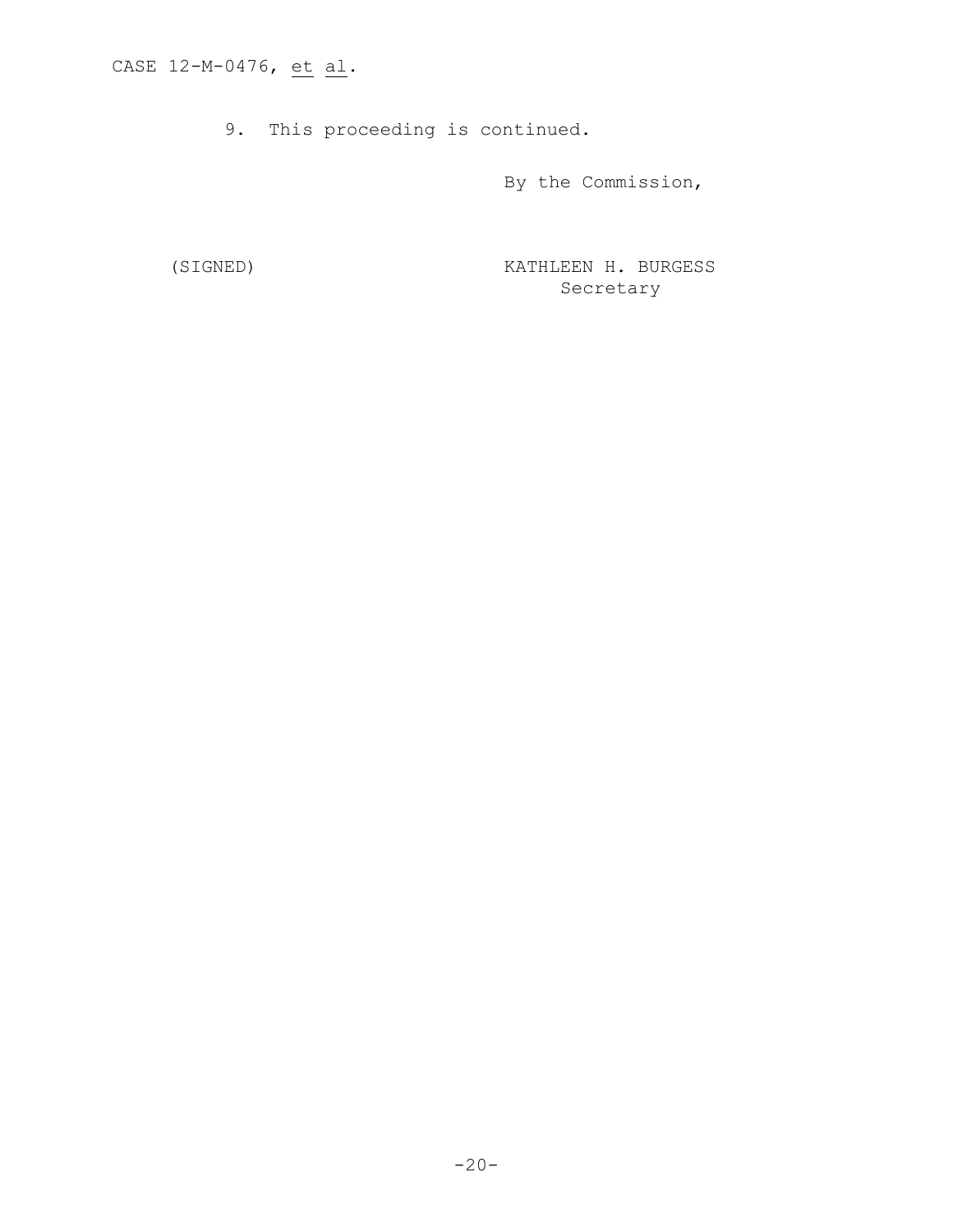## SUMMARY OF COMMENTS ON COLLABORATIVE REPORT REGARDING PROTECTIONS FOR LOW INCOME CUSTOMERS

#### Initial Comments submitted by:

New York Attorney General Eric Schneiderman (NYOAG)

Direct Energy Services, LLC, Direct Energy Business, LLC, and Direct Energy Business Marketing, LLC (collectively, Direct Energy)

Great Eastern Energy (GEE)

Consolidated Edison Company of New York, Inc. (Con Edison), Orange and Rockland Utilities, Inc. (O&R), Central Hudson Gas & Electric Corporation, The Brooklyn Union Gas Company d/b/a National Grid NY (KEDNY), KeySpan Gas East Corporation d/b/a National Grid (KEDLI), and Niagara Mohawk Power Corporation d/b/a National Grid (together with KEDLI and KEDNY, National Grid), National Fuel Gas Distribution Corporation (NFG), New York State Electric & Gas Corporation (NYSEG) and Rochester Gas and Electric Corporation (RG&E)(together, the Joint Utilities)

National Energy Marketers (NEM)

City of New York (NYC)

New York State Energy Marketers Coalition (NYSEMC)

Public Utility Law Program (PULP)

Retail Energy Supply Association (RESA)

Utility Intervention Unit (UIU)

Reply Comments submitted by**:**

NYOAG

NYC

Joint Utilities

PULP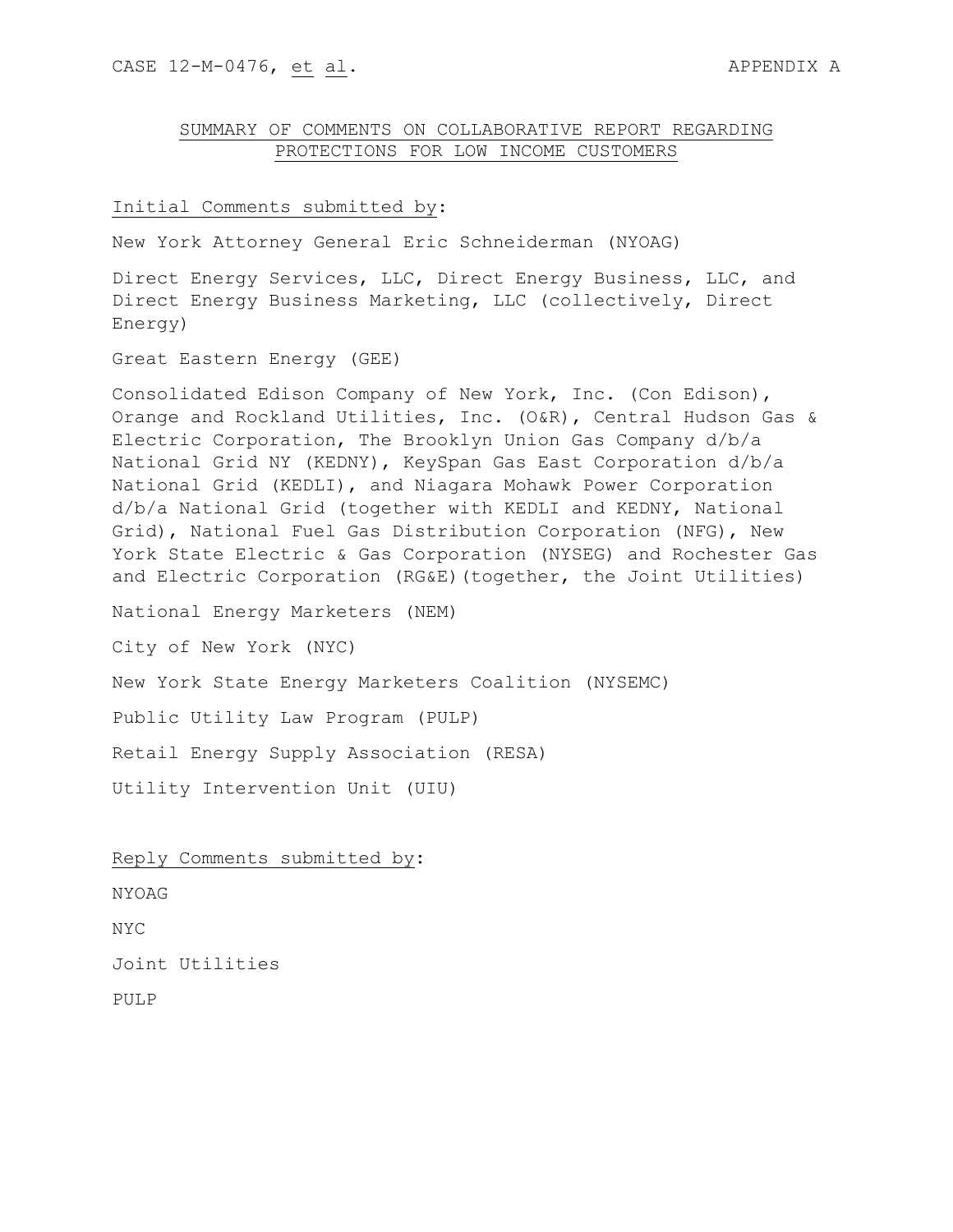### INITIAL COMMENTS

#### Proposed Products including Energy Related Value Added Service

The NYOAG remains concerned that "publicly supported assistance funds are pocketed by ESCOs, and they frequently charge customers a premium above the utilities' rates that greatly exceeds the subsidy." The NYOAG believes that the Collaborative Report has cited no evidence that any of the ERVAs considered will provide value to low-income consumers. The Commission has observed "that residential customers are generally paying more for commodity services from an ESCO than if they had purchased their energy from the utility." Given the ESCOs' history of failing to provide consumer savings, and because there is no quantifiable showing that any of the ERVAs discussed would save low-income consumers money over what they would pay to utilities, ESCOs should not be permitted to offer them. A price guarantee is the only acceptable low-income consumer protection on the table.

The NYOAG also discusses two types of ERVAs that might be appropriate for low-income consumers: ones that offer consumers a fixed-price product, and ones that offer consumers home energy management attributes. The NYOAG believes neither type of ERVA would provide sufficient value for low-income consumers to qualify as an acceptable alternative to a price guarantee.

NYC submits that none of the products and services presented in the February 2015 Order will provide a value to customers that would justify charging customers more than the utility rate.

Direct submits that it will not offer a product to new APPs that would comply with the price guarantee option and there is no evidence that any ESCO will serve APPs. Further, Direct

 $-2-$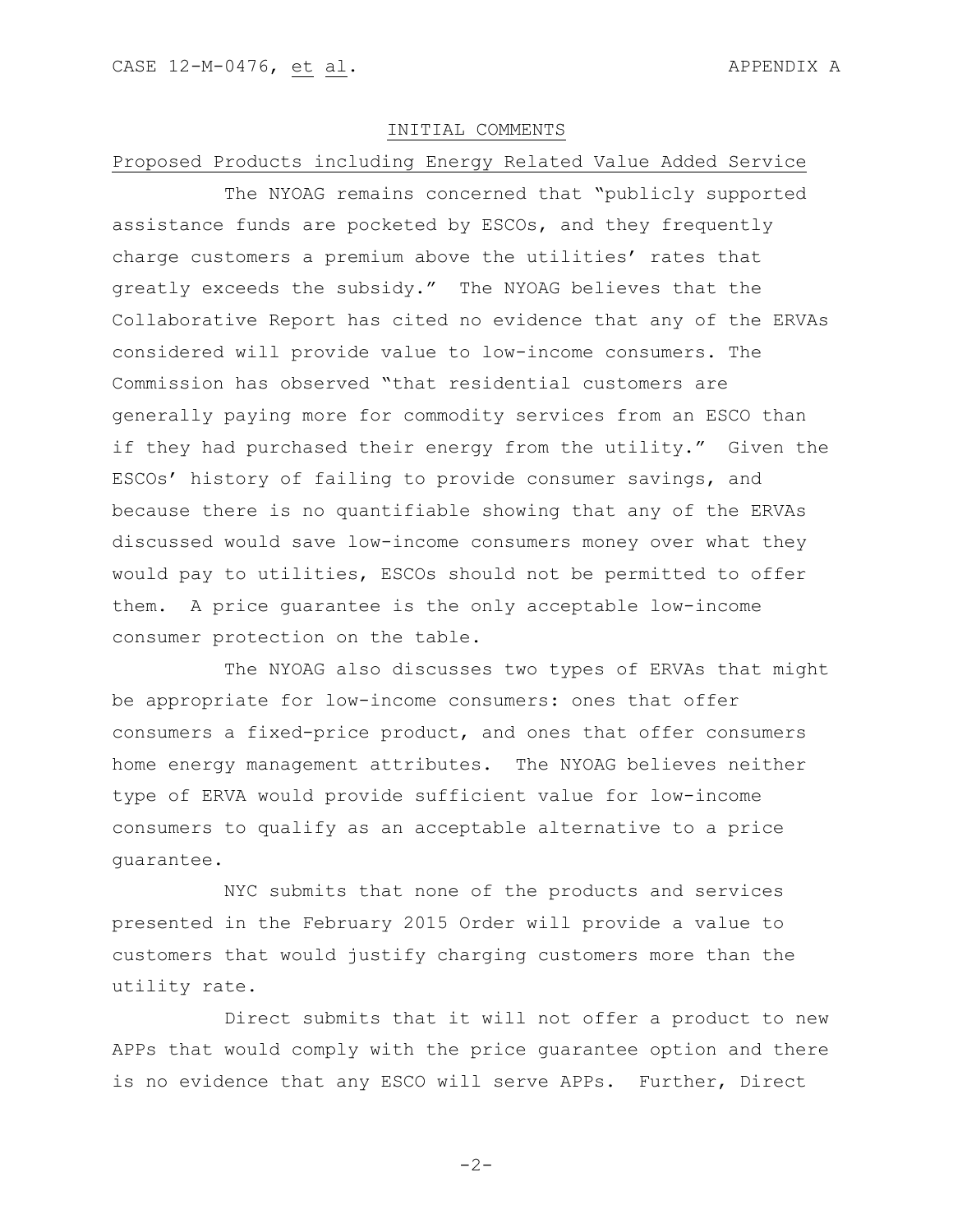asserts that the "value-added" option for complying with the Commission's Order will be difficult or impossible to provide. The recognition of fixed priced products as "value-added" is rendered meaningless by the proposal to regulate those products through a "reference price." Direct has no interest in participating in a price-regulated market segment in which one's ability to lawfully serve customers is determined by a regulatory formula. The "other ERVAS" option described in the Report will also be of no interest to Direct, and likely not to other ESCOs offering such products. This option includes the "no greater than the utility" rate cap for the commodity portion of the offer, plus a regulated approach to cost recovery for the value-added product included with the offer. Direct states it has no products or services that it prices in this manner, and it is highly unlikely that they would have any interest in or the ability to design products subject to the Report's dual regulatory constraints.

GEE believes the provision of fixed price contracts alone is not enough of a benefit to strip away the safeguards put in place to protect APPs. According to GEE, there is no reason to believe that anything has changed in the market place that would discourage price gouging and other unscrupulous business practices used by certain ESCOs that target APPs. GEE does believe, however, that the provision of other ERVASs could be a sound basis to relax the safeguards that are in place to protect APPs.

With respect to the "price guarantee" product, NEM agrees that there are practical difficulties ESCOs would face in making such offers available, which would result in few ESCOs offering these products. The variability of the utility default rate coupled with the lack of transparency as to its calculation

-3-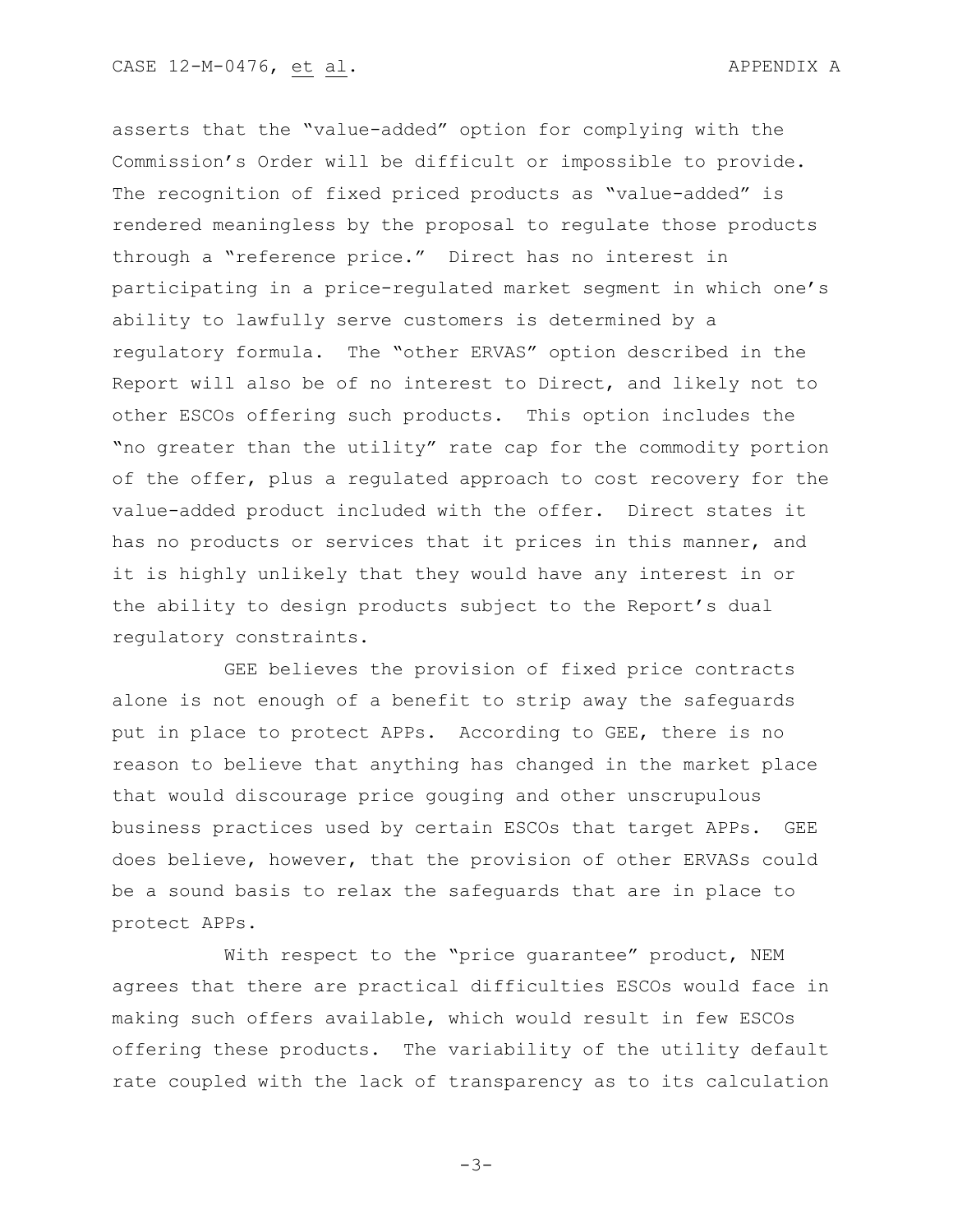poses a significant barrier to ESCOs being able to offer such a price guarantee. NEM argues that the regulatory costs and risks of making a price guarantee product available will likely prove prohibitive for many ESCOs. Limiting the market to fixed price offers would eliminate the consumers' ability to take advantage of lower-priced competitive products when market conditions allow and would not be in the public interest.

NEM submits that the establishment of a Commissionmandated price cap for APPs is opposite to choice and the operation of competitive markets. NEM believes setting a cap on service to APPs would likely result in a shifting of costs to the rest of the ESCO's customer base.

NEM is concerned that the proposal for establishing an adder for pre-approved energy-related value-added services is akin to utility monopoly regulation. This form of price and product regulation will not incent innovation. To the contrary, it would appear to constrain ESCOs to only offer the narrow category of pre-approved products to APPs. Further, establishing an adder for value-added services must ensure that there is an on-going mechanism for ESCOs to continuously update the "pre-approved" list so that there is some means to capture innovation going forward and make adjustments to the adder price based on price fluctuations in adder-dependent secondary markets.

NYSEMC does not believe the utility commodity price is the most cost effective, market-based, fair starting point and is representative of bad economic and public policy. As ESCOs work diligently to come up with options which will improve the price and value position of low-income consumers, until the utilities are removed from the guaranteed incumbent position of energy supplier, ESCOs will never be able to compete with any

 $-4-$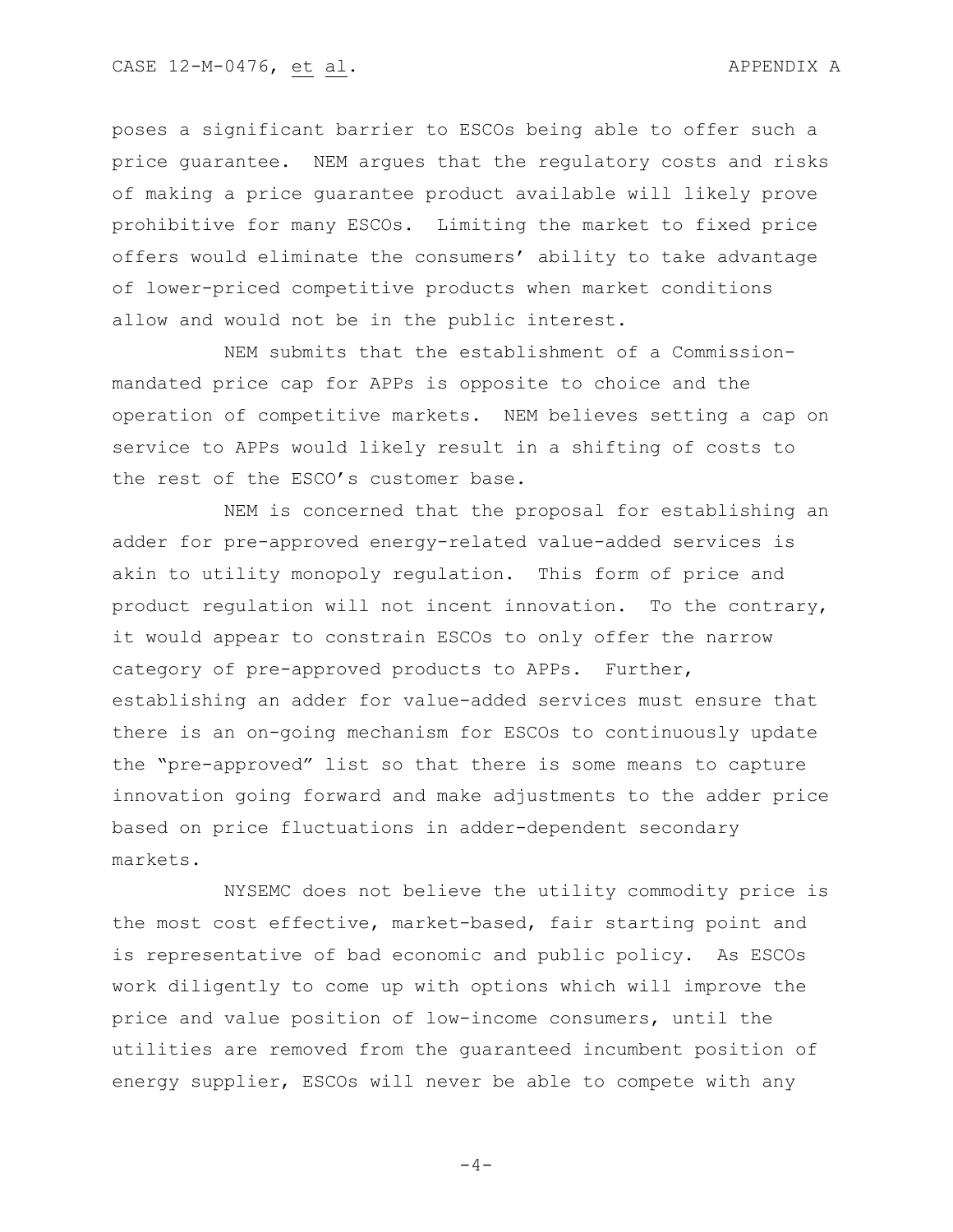products and services. One significant reason is the utility's ability to recover costs associated with past pricing, which renders an ESCO's price vulnerable each and every step of the way.

NYSEMC asserts that value-added products and services – such as an emergency service furnace repair contract, installation of a programmable thermostat, or energy commodity bundled with home energy management tools, are tangible ways in which a consumer can save energy and/or the associated household costs. In addition, NYSEMC asserts that commodity price must be all-in, with all risks, and timed for a true comparison. An assumption that ESCOs should offer a product which guarantees that the customer will pay no more than would have been paid had energy been purchased by the utility is flawed. This suggests that the utility price is the lowest price, without any other costs or value built into it. If it could be guaranteed that utility prices were in no way subsidized, then the comparison of ESCO pricing would be valid. In order to assist the Commission with a methodology that can provide value to low-income consumers and assure commodity pricing is within market tolerances, NYSEMC suggests that a forward-looking "reference price" be designed from statistics associated with an independent (not utility calculated) indexed price applied to a typical residential load shape (i.e., 1,000 therms and/or 9000kWh/year). The methodology outlined in the Collaborative Report which takes into consideration volumetric, holding period, and credit risk provides a good starting point. PULP believes the Collaborative process has not achieved the Commission's goals. PULP suggests that the Commission forbear from issuing an Order with respect to Staff's Collaborative Report until it can be demonstrated that ESCOs can actually

 $-5-$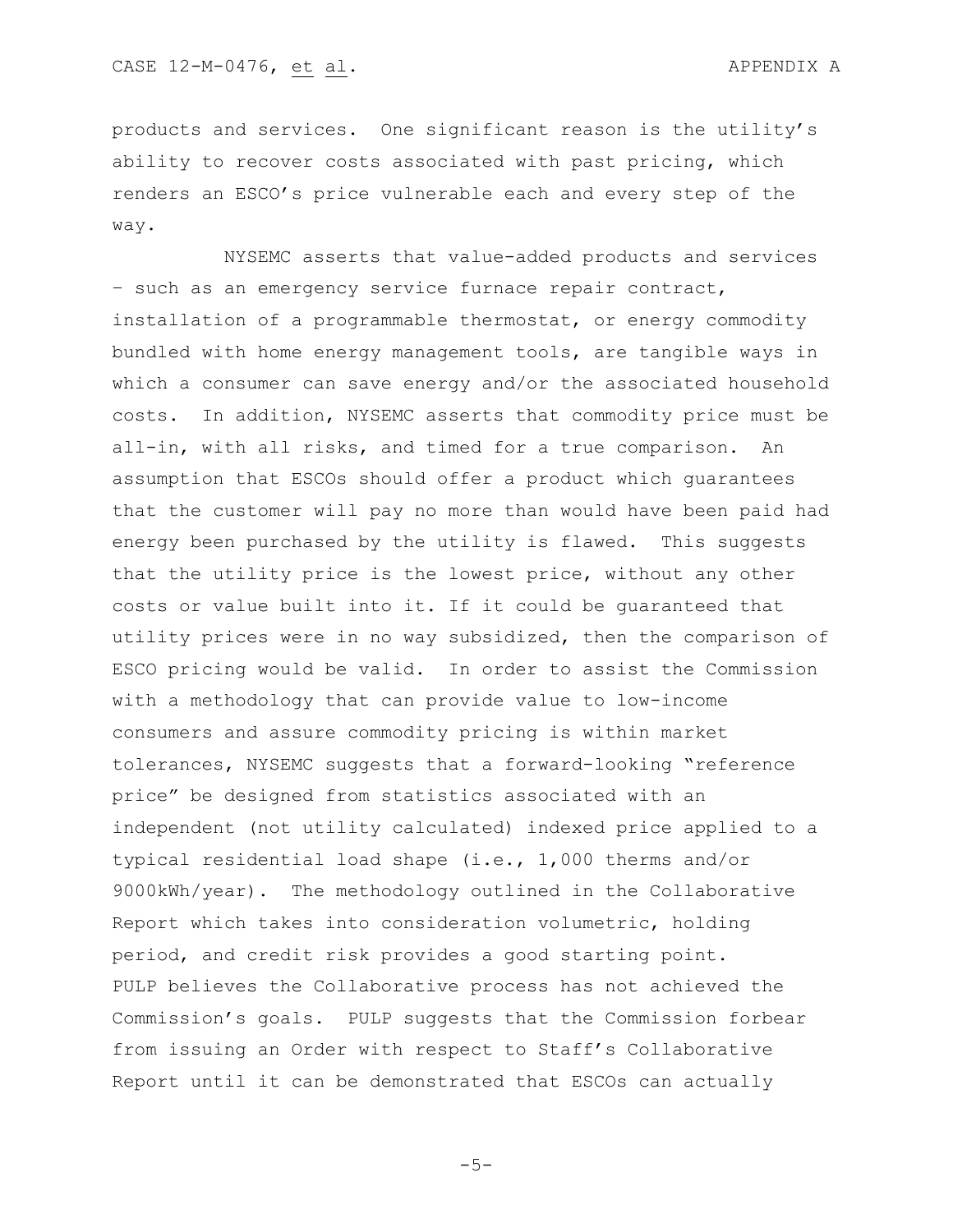provide value-added services to customers justifying their ability to sell the energy commodity to low-income customers at a price in excess of the utility's rate(s). PULP also asserts here that it believes the Commission should institute a new proceeding to direct the Staff to create an objective definition of value-added services, or to continue this proceeding until such a goal can be met.

RESA opines that low-income customers comprise a highly diverse class that is not necessarily amenable to a onesize fits all solution. RESA believes that the Commission should consider a more flexible and less complex definition of value added service and products. Early in the Collaborative, RESA presented an approach to defining value added products and services that is reasonable and accommodative of the need to implement a flexible and less complicated process. RESA's approach focuses on ensuring that the customer is provided with a value added element that is truly beneficial. This approach potentially increases the efficiency of energy usage in a material manner; helps consumers manage energy usage in an improved manner; provides a product or service that would be valuable on a stand-alone basis; and provides a financial or other tangible incentive to enhance or improve the pattern of energy usage.

UIU submits that the proposed products or services to APPs do not satisfy the Commission's requirements. Fixed-price products do not satisfy the commission's "added value" requirement because the cost of "total risk premium" would be passed on to customers, rendering ESCOs' fixed-price products more expensive than utilities' budget billing. UIU is concerned with the difficulty of developing an appropriate forward "reference price," which would serve as the basis for a fixed-

 $-6-$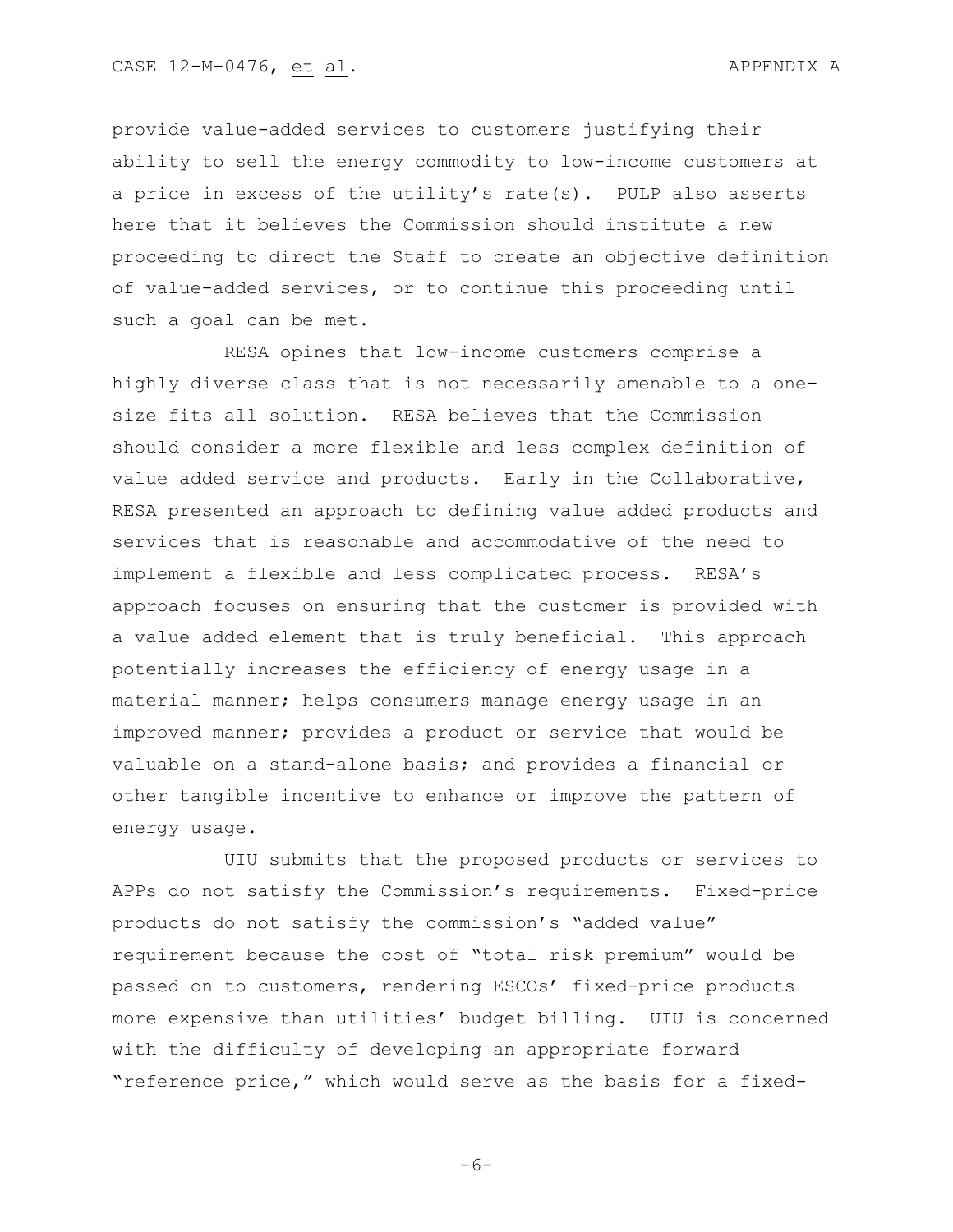price product. UIU argues that the other ESCO products discussed in the Report will tend to "dilute the effectiveness of the financial assistance programs." UIU agrees that ESCOs may offer products that utilities do not, however they must cost no more than the lower of (1) the lowest price otherwise available to the customer, or (2) the ESCO's cost of providing the product, plus a small "adder" that compensates the ESCO for the value it adds in connecting the customer to the service. UIU contends that any alternative methodology that results in higher costs to APPs would allow excessive transfers of ratepayer-funded low-income benefits to ESCOs' bottom lines, thereby diluting their effectiveness.

UIU supports Staff's proposal that the ESCO use the upfront cost of the product its offering, which would include any discounts it may have, when calculating the adder, however, it is not clear how "the expected costs" of a service such as home heating repair will be valued and stated in the "all in price." UIU is also concerned about the interest rate ESCOs may be allowed to charge APPs and does not believe that Staff's example of a 6% interest rate is a fair interest rate for APPs. Current government programs offer residential customers smart energy and on-bill recovery loans with an interest of 3.49%. Staff has not justified this higher 6% rate, which would further diminish the effectiveness of the utility assistance programs for APPs. Given the many factors that must be considered when establishing this "adder," and the many costs that ESCOs bear beyond the utilities, such as marketing and a higher cost of capital, UIU believes that it is difficult to imagine a scenario in which an ESCO could deliver APPs a product at a price that does not dilute the effectiveness of low-income programs.

-7-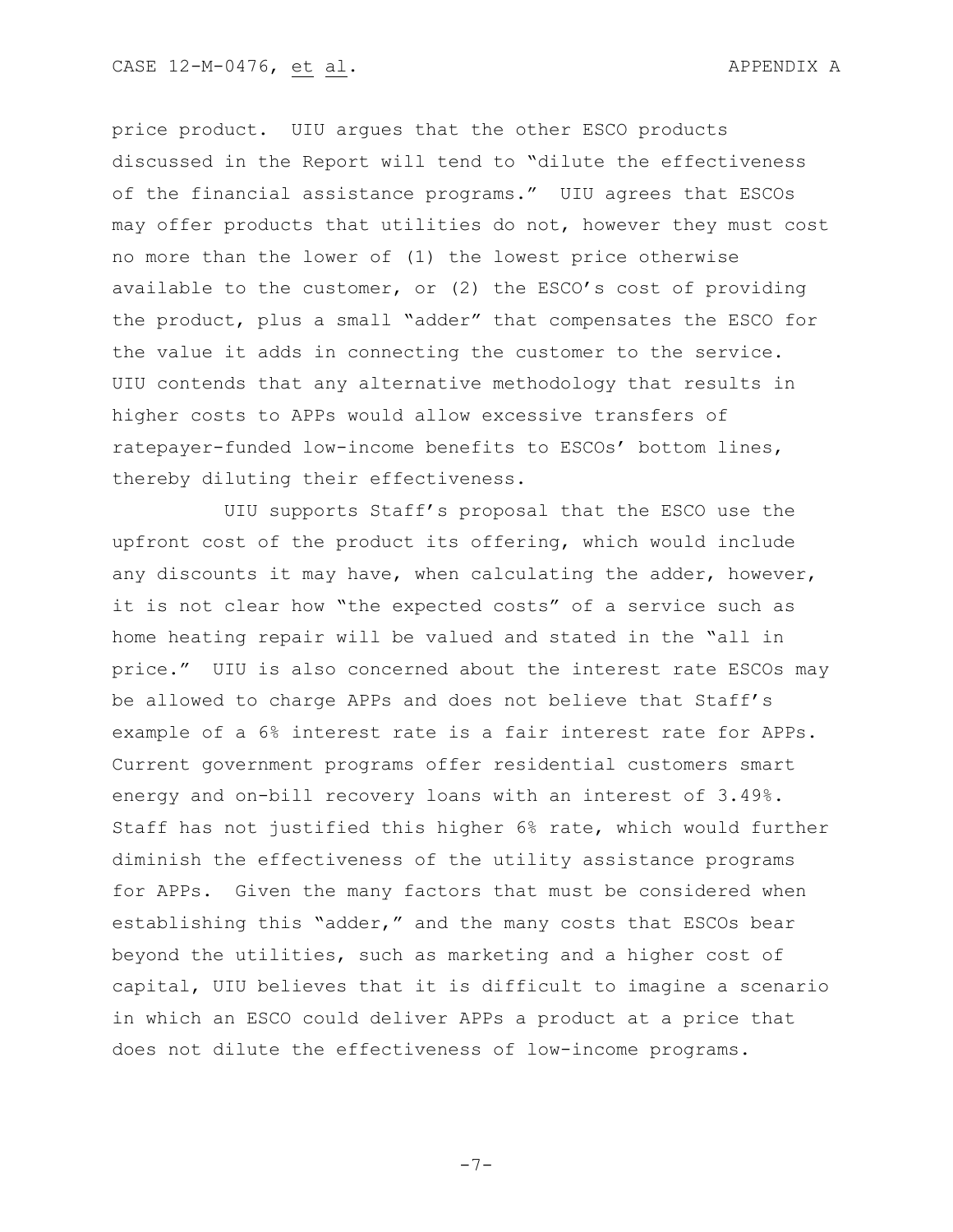## Competitive Bidding

The NYOAG asserts that the "competitive bidding" proposal submitted by the ESCO sub-work group would require extensive study and analysis before any variation of it could be considered. Regardless of how this proposal develops, the NYOAG believes it is clear that the proposed "Opt-out Process" would not be an acceptable solution. Putting aside the legal ramifications identified in the Collaborative Report, the NYOAG notes that no amount of notice could substitute for obtaining informed consent of consumers to switch their energy service providers.

NYC opines, the competitive bidding proposal is underdeveloped and fraught with questions of law that must first be answered before it can be adopted as an ERVAS measure. NYC submits that the ESCOs proposed "opt-out mechanism" would be akin to slamming, or forcibly migrating APPs to accept service from an ESCO, with the potential to pay higher energy rates with no commensurate value. Inasmuch as APPs are a vulnerable population, any opt-out method should be accompanied by Staff and ESCO customer outreach, in multiple languages, to ensure that customers understand the offer and terms for commodity service they are being enrolled in, and that they can choose not to participate. In addition, if an opt-out mechanism is considered, it should provide consumer protections that focus on consumer comprehension and responsiveness. NYC respectfully requests that the Commission reject the proposal as presented in the Collaborative Report and remand the issue for further review.

Direct believes the competitive bidding approach is the only viable approach to serving APPs, but acknowledges that this proposal would require significant additional work before

-8-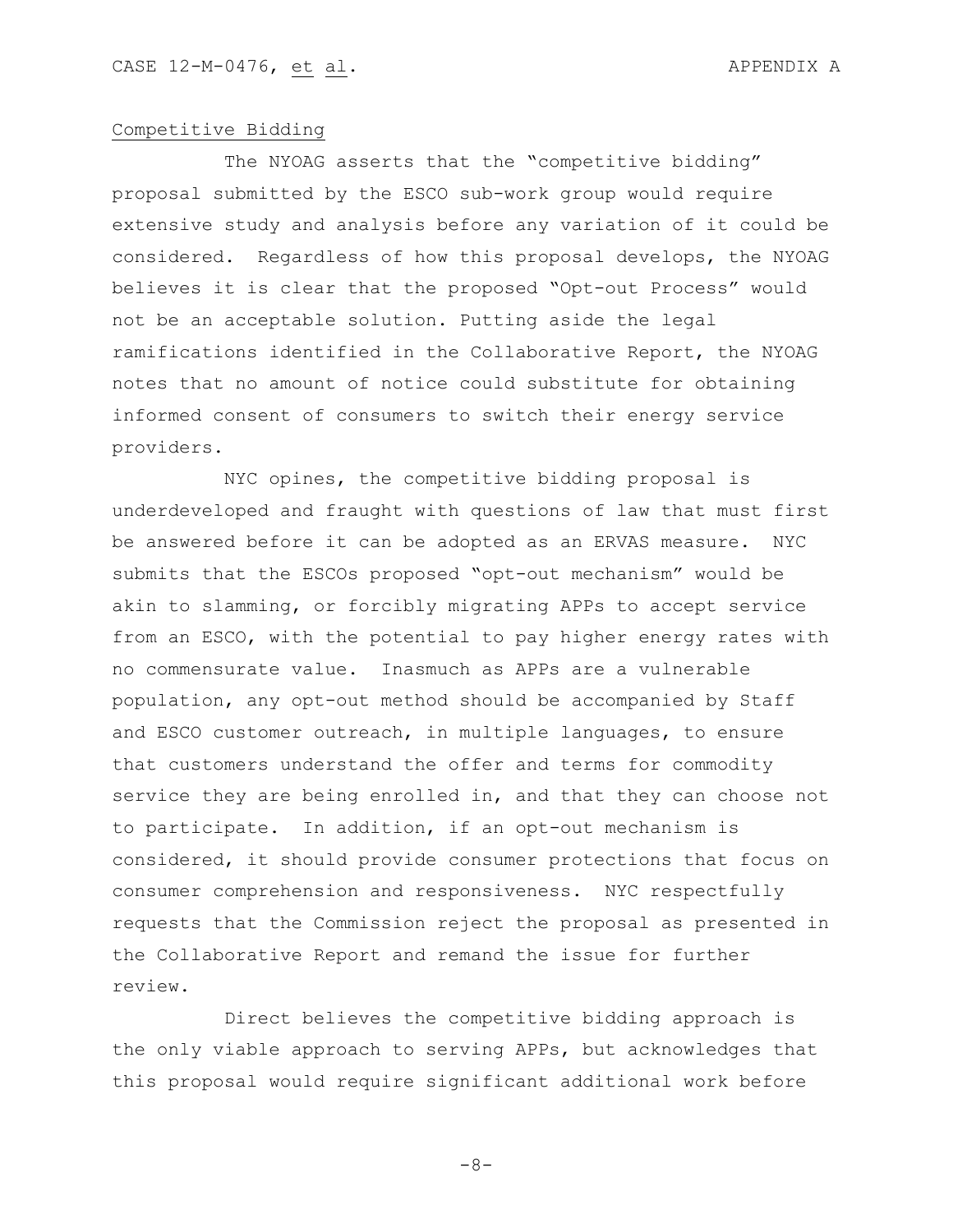it would be in a position to be approved by the Commission and implemented effectively.

The Joint Utilities strongly oppose the proposed competitive bidding process. They express: 1) legal concerns related to the ability to conduct an "APP Aggregation" program, 2) concerns related to consumer protections for APPs, and 3) concerns with the significant administrative burden on the utilities of the proposed RFP process. Moreover, the Joint Utilities urge that before consideration is given to any "APP aggregation" program, Staff and stakeholders must evaluate the merits of this program, which would be unprecedented in New York. If the Commission moves to adopt a competitive bidding process, the Joint Utilities believe that an "opt-out" approach would result in disclosures of APP status in a manner inconsistent with federal and state laws and regulations. Even if it could be done lawfully (and the Joint Utilities concur with the Report's findings that it cannot), an "opt out" program would greatly increase potential administrative difficulties, conflict and customer confusion as compared to an "opt-in" program.

NEM believes it is important that the competitive bidding process be designed in a manner that does not interfere with existing ESCO contracts. NEM is also concerned that smaller ESCOs will not have the financial wherewithal to win the RFPs, thereby diminishing the number of competitive entities in the marketplace. If a competitive bidding approach were to be adopted, it should be structured to encourage participation by multiple qualified ESCO bidders.

NYSEMC believes that the development of a competitive bidding/aggregation model will require significant work due to its complexity, and the inability to create a "one size fits

 $-9-$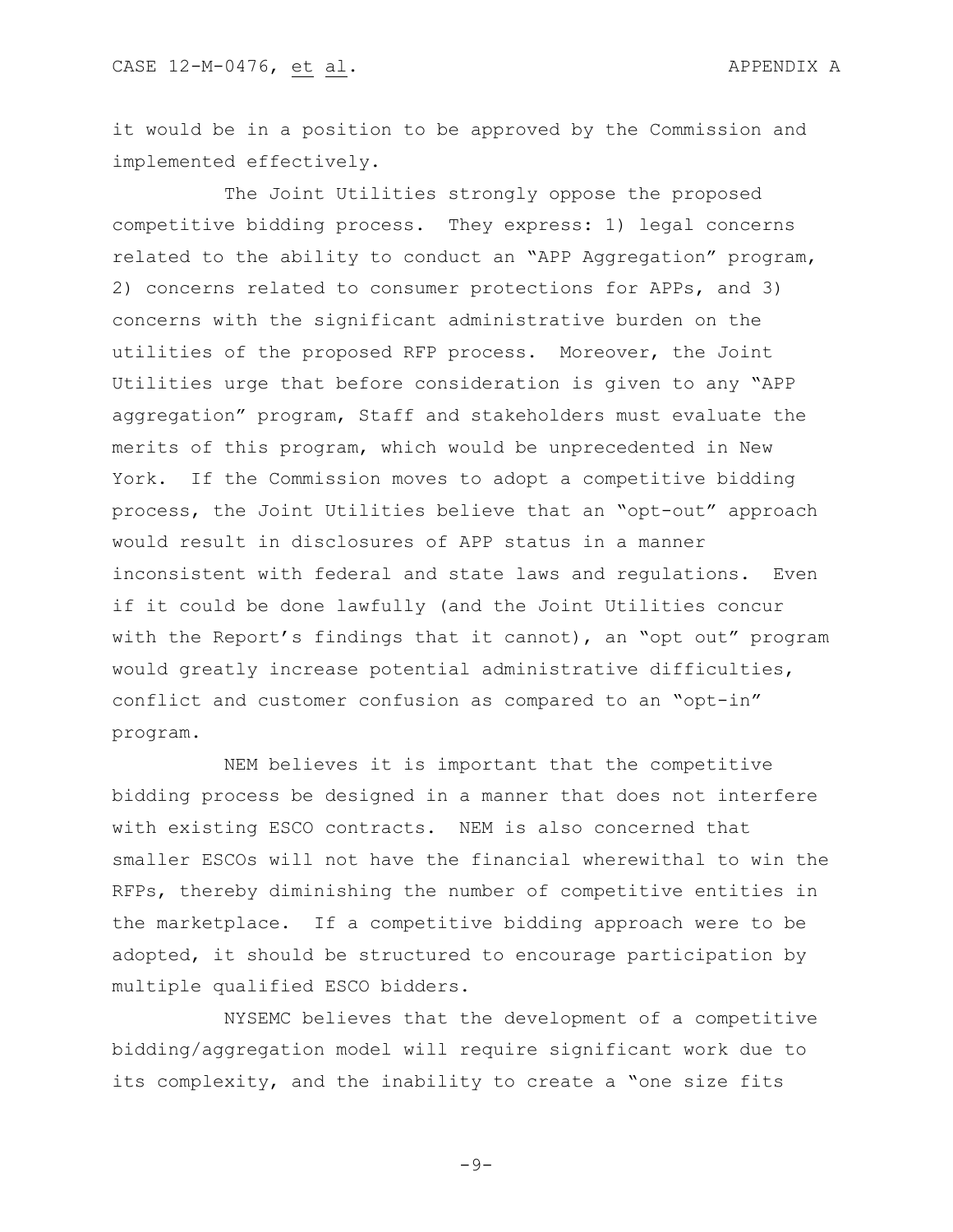all" option. In addition, NYSEMC believes that the competitive bid/aggregation plan model should not be done at the exclusion of the first option: a forward-looking price index that allows for value-added products and services. To that end, NYSEMC advocates that both methods be further explored and ultimately implemented on a trial basis in specific territories around the State.

UIU contends that the competitive bidding proposal does not establish a procurement process that would bring "added value" products to APPs. UIU is concerned with the proposal to appoint "an entity yet to be determined" to (1) aggregate APPs into their electric and gas distribution service territories; (2) issue a request for proposals (RFP) seeking ESCO fixed price or "value added" products that meet the established Commission criteria; and (3) review bids and make recommendations to the Commission to approve final awards. UIU continues to believe that aggregation is a useful technique for increasing the relative market power of low-income customers, which in theory could yield lower prices, however the RFP proposal does not meet the requirements of the Commission's Order. Specifically, ESCOs have expressed that they cannot guarantee a service at a lower cost than utilities, and have not demonstrated that they can provide value-added products that do not dilute the effectiveness of financial assistance programs. UIU suggests, should the Commission choose to adopt a competitive bidding process, it should not implement an opt-out model. ESCOs are ostensibly intended to provide customers with more choices in energy products and supply; it would be contrary to Commission policy to force APPs into using a particular ESCO service. Further, they believe an opt-out approach would enroll many APPs

 $-10-$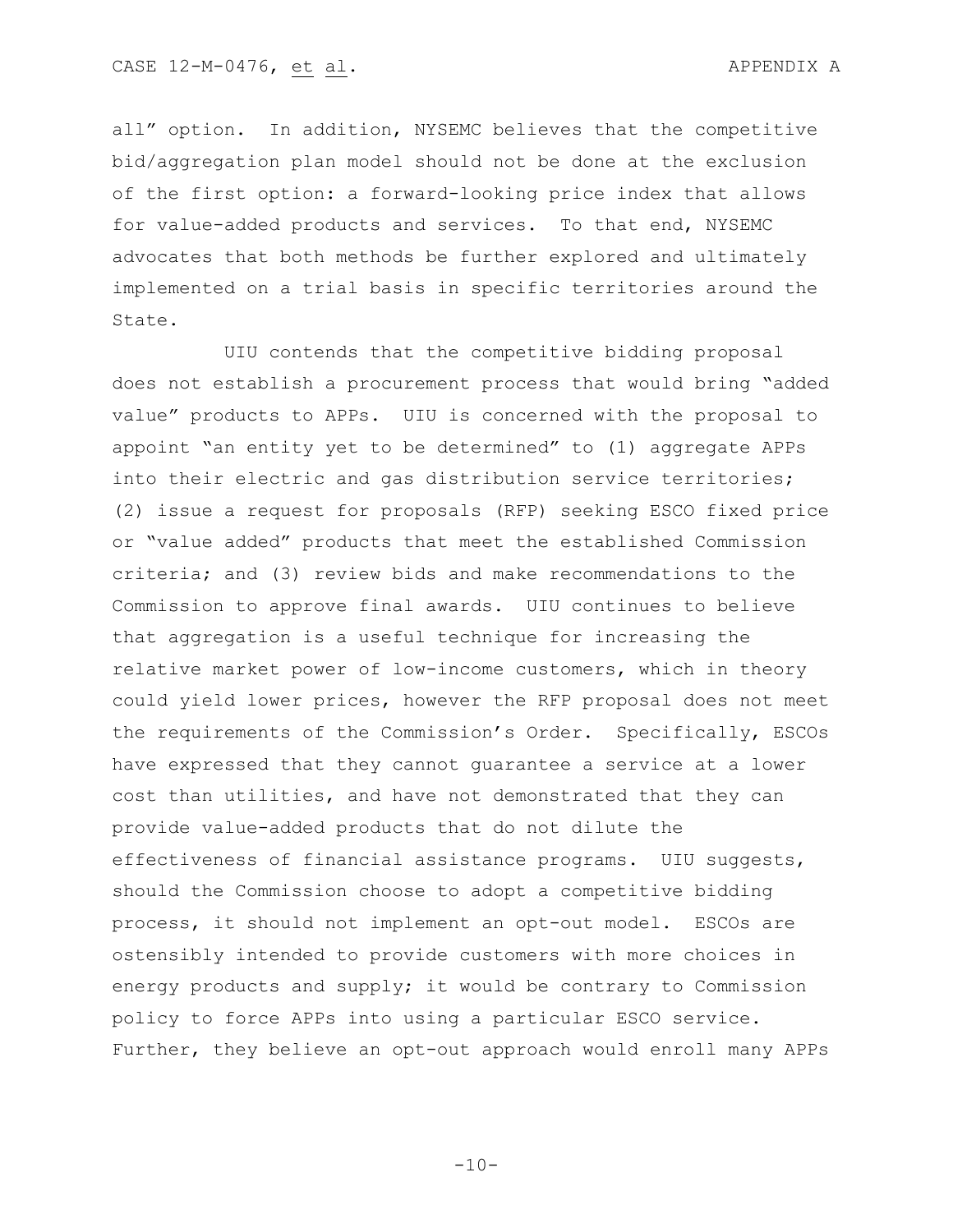in ESCO products that will dilute their financial assistance benefits and will not bring them value.

Protecting Low-Income Customer Privacy & Identification of APPs

The NYOAG is very concerned with the manner in which ESCOs would learn the low-income status of consumers. The utilities are obligated to protect consumers' privacy under federal and state law as well as Commission policy. The NYOAG submits that the Commission must ensure, at a minimum, that (a) informed consent is obtained from the consumer before any personal information regarding the consumer's identity and financial status is provided to an ESCO and (b) no more information is transmitted than necessary for an ESCO to determine a consumer's APP status. The NYOAG believes TPV calls or provisions in ESCO contracts obtaining customer consent are not the forum to question consumers about whether they will consent to have their financial status revealed. The NYOAG states that most consumers do not read the fine print in boilerplate contracts – particularly when faced with highpressure or other deceptive marketing practices. The NYOAG agrees with the consumer groups that participated in the collaborative in that the data provided ESCOs should be limited to whether the customer participates in an assistance program, or not. The NYOAG further opines that ESCOs must be held to the same standard as utilities, as required by state and federal law, when trusted with consumer's personal data.

NYC is a long-time proponent of customer privacy and ensuring that APPs are afforded the protections preserved for them via State and Federal privacy laws is paramount. NYC is very concerned with the ESCOs positions that would require the disclosure of personal information to third parties without customer consent. They believe this approach, if adopted, would

-11-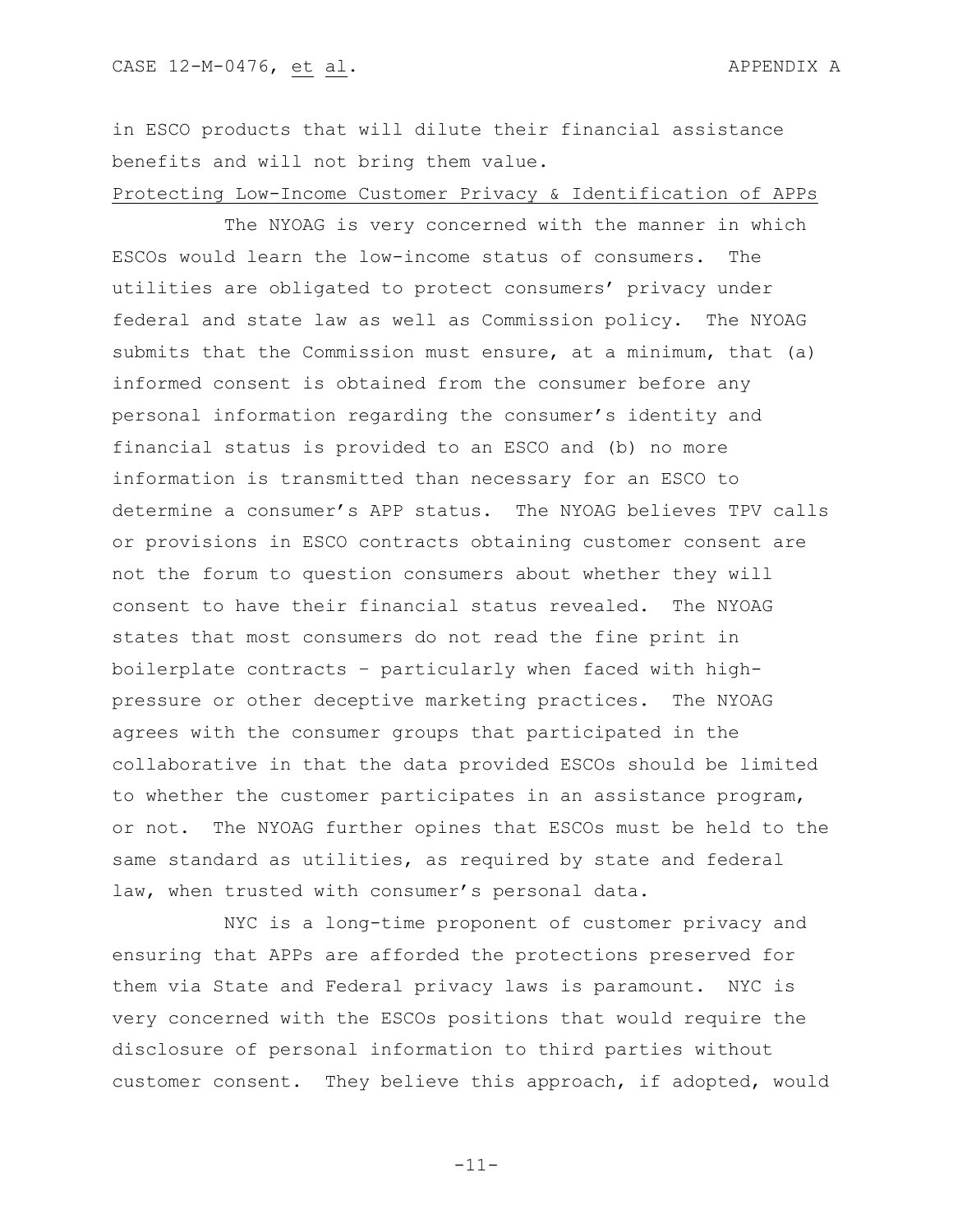be contrary to existing law. Moreover, allowing an ESCO, which is operating in the retail marketplace *for commercial purposes*, to obtain an APP customer's low-income status without consent would be squarely inapposite with the State's practice of protecting and maintaining customer confidentiality." Accordingly, NYC proposes that ESCOs should not be provided with the financial status and/or identity of APPs without customer consent, and respectfully requests that the Commission reject the proposals set forth in the Collaborative Report by the ESCOs.

Direct believes that the method for obtaining a customer's APP status described in the Report could seriously impede or damage the residential retail market in New York. They submit that compliance with the Commission's Order will require the creation of an expensive, complex, and intrusive system, which will turn every interaction between an ESCO and a potential customer into an embarrassing discussion of the customer's financial condition, despite the fact that approximately only 15 percent of customers will be affected by the Order. Direct suggests that a requirement for such a sales pitch would be seen as intrusive if not rude and will likely puzzle, annoy or offend the majority of potential customers. Direct questions whether the Commission expects to implement the policies of REV if the APP program effectively destroys the competitive retail mass market in New York. Direct is keenly interested in the REV vision, but if the market for commodity sales to residential customers is no longer viable because the APP program requires commodity sellers to offend potential customers as a matter of course, their commitment to New York's market will substantially wane. Direct suggests that the Commission should direct Staff to gather actual data about how

-12-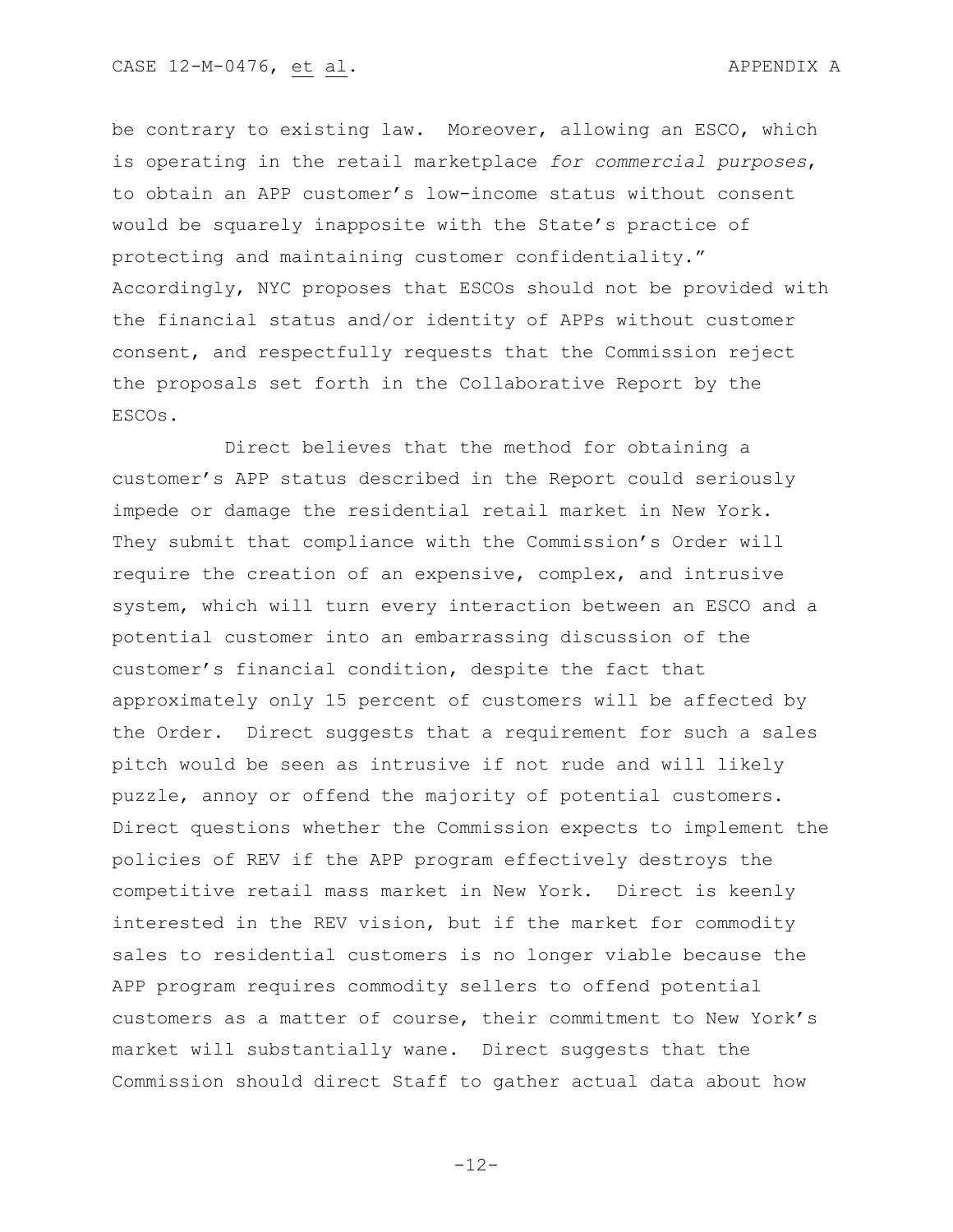customers (especially APPs) would react to these kinds of questions and explore other approaches to assisting APPs that would not sabotage the retail market. Further Direct believes that obtaining the customer's account number to obtain the customer's APP status could enable unscrupulous markets to slam those customers. Direct urges "the Commission to continue this proceeding in order to look for more effective options for helping APPs. At the very least, the Commission should explicitly seek to establish some kind of safe harbor for ESCOs to comply with the Order, either by offering a value-added service in a manner that does not result in price regulation (e.g., including LED light bulbs or a smart thermostat with electricity plans) or by allowing ESCOs who cannot address the APP market to avoid those customers completely without having to screen them out in the intrusive manner suggested in the Report."

The Joint Utilities are concerned with disclosure of APP status to third parties, including ESCOs. The Report states that existing state and federal law prohibits disclosure of the financial status of APPs and the identity of those customers participating in assistance programs absent individual customer consent. As a result of these restrictions, the Joint Utilities believe they are not be able to disclose APP status to an ESCO to calculate the price guarantee credit once the ESCO is serving the customers, nor are they able to disclose such information to ESCOs at the point of sale. Further, any method the Commission ultimately adopts for ESCO verification of a customer's APP status must provide the utility with adequate assurance that appropriate consent has been obtained from the APP customer before permitting access to such customer information. The Joint Utilities are concerned that relying on an ESCO's

-13-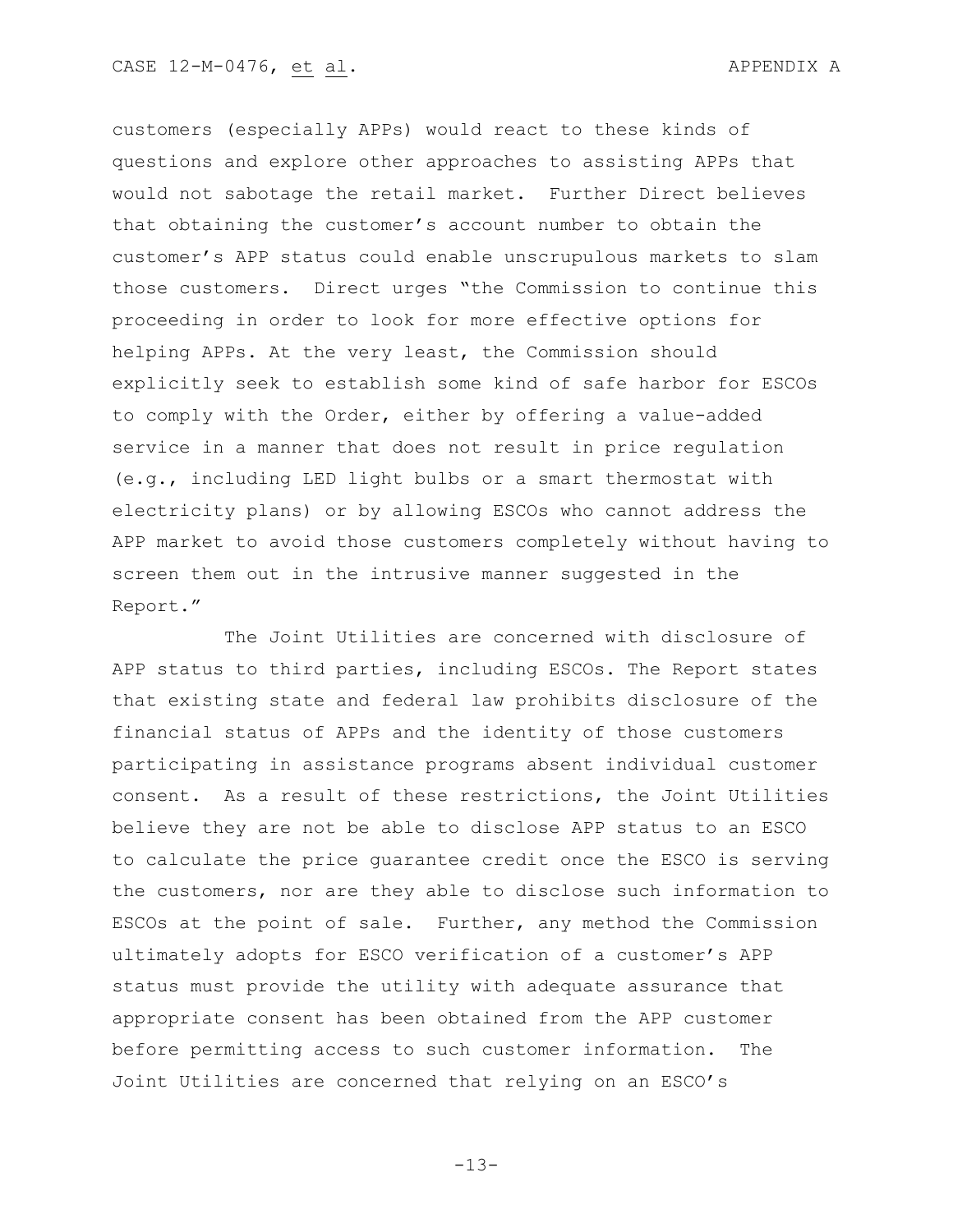assertion that it has obtained the customer consent without requiring any sort of backup or supporting documentation could be construed as an insufficient control over the protection of customer privacy – leaving a utility vulnerable to assertions of noncompliance with applicable federal and state regulations restricting disclosure of customer information pertaining to APP status. To inform APPs of their rights with respect to how they receive service from ESCOs, the Joint Utilities support sending one letter or other efficient form of communication to APPs of ESCOs to notify them of their rights and any additional outreach should be the responsibility of the ESCOs. The Joint Utilities have identified methodologies which would modify existing systems that ESCOs have access to so that ESCOs can obtain accurate and near real-time APP confirmation that varies in cost from \$50,000 to \$250,000 and could be implemented within two to eight months.

NEM submits that ESCOs need "to be able to identify both potential customers as well as those in the ESCO's existing customer base that are APPs. NEM also states that ESCOs must be given ample time to identify APPs and transition to any new compliance paradigm.

NYSEMC believes that with appropriate safeguards customer program assistance information should be provided to ESCOs who are attempting to comply with the February 6, 2015 Order. In order to comply, access to this information is a necessity. NYSEMC believes that the only practical approach is for APPs to step forward and take some measure of affirmative action and responsibility in this matter. Moreover, this will require considerable awareness and education provided equally by all Collaborative parties. NYSEMC feels that review and change

 $-14-$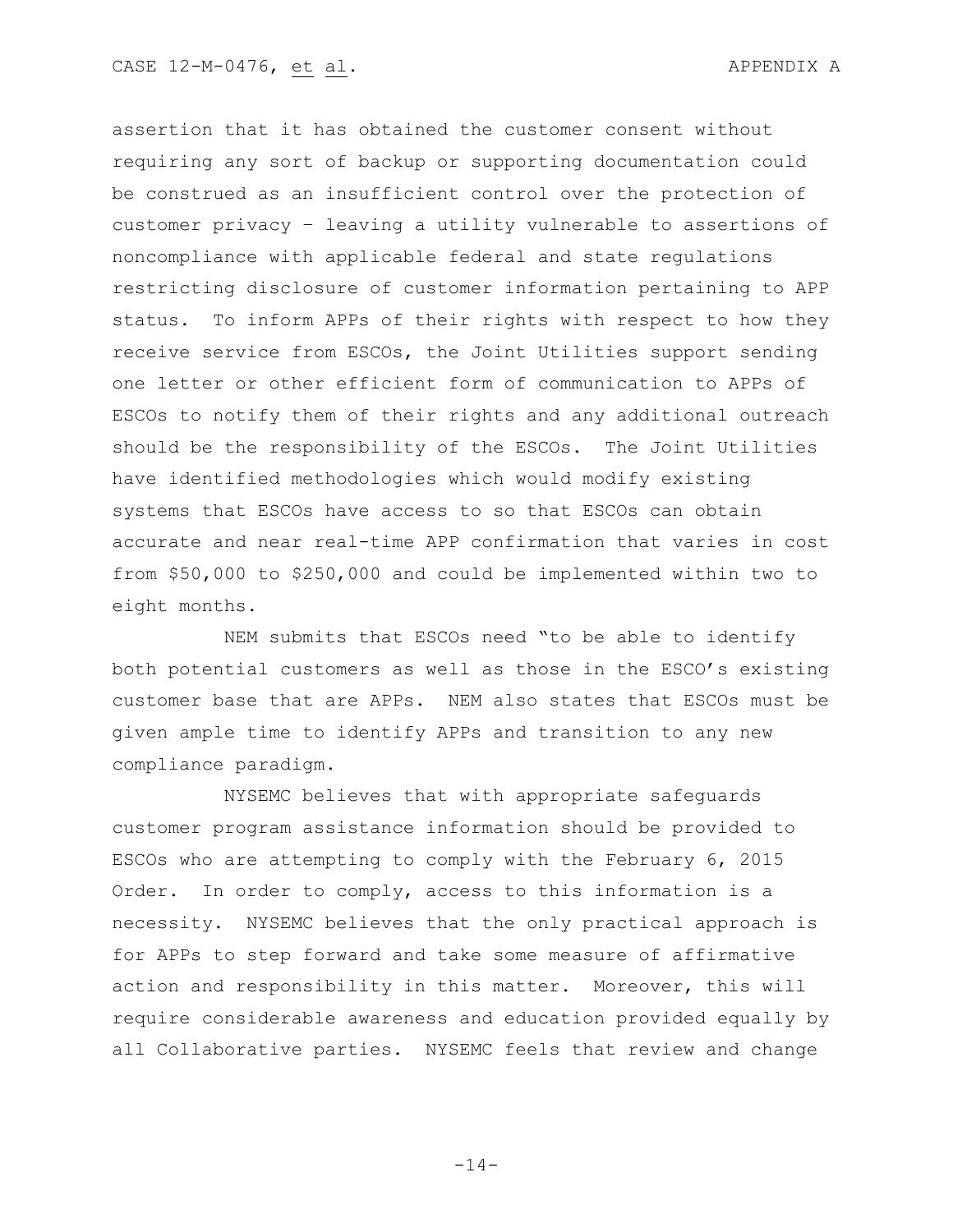to the Public Service Law may be necessary to ultimately address the issue of disclosure of customer information.

PULP questions whether, based on ESCO past behavior, utilities can presume that ESCOs will obtain proper consent when accessing customer APP information and cautions Staff to consider other options such as opt-out enrollment.

RESA believes that ESCOs should have access to data identifying APPs prior to marketing such as through access to an electronic web site. RESA suggests the Commission consider establishing a process by which this information can be provided to ESCOs prior to reaching the point of sale. RESA submits that initiating the solicitation with the inquiry to the customer seeking to obtain knowledge of such status is inefficient and can be oft-putting to the customer.

RESA further comments that existing contracts must be protected, month to month variable contracts where costs have been incurred up front to serve the customer with the expectation that the customer will continue to take service. Therefore a transition period of 4 months would be reasonable in such a circumstance.

UIU objects to the POS proposal of Con Edison, O&R, NYSEG, and RG&E, which would provide ESCOs with information beyond their APP status, such as customers' sales tax rates, bill cycles, bill rates, usage factors, load profiles, and 24 months of usage for electric and gas. That data does not bear in any way on an ESCO's ability to comply with the Commission's February 6, 2015, Order. UIU prefers NFG and National Grid's POS proposal, where the customer would provide only the customer's APP status. UIU and the Consumer Advocates suggest a secure website that follows the National Institute for Standards and Technology's (NIST) best practices to display a customer's

 $-15-$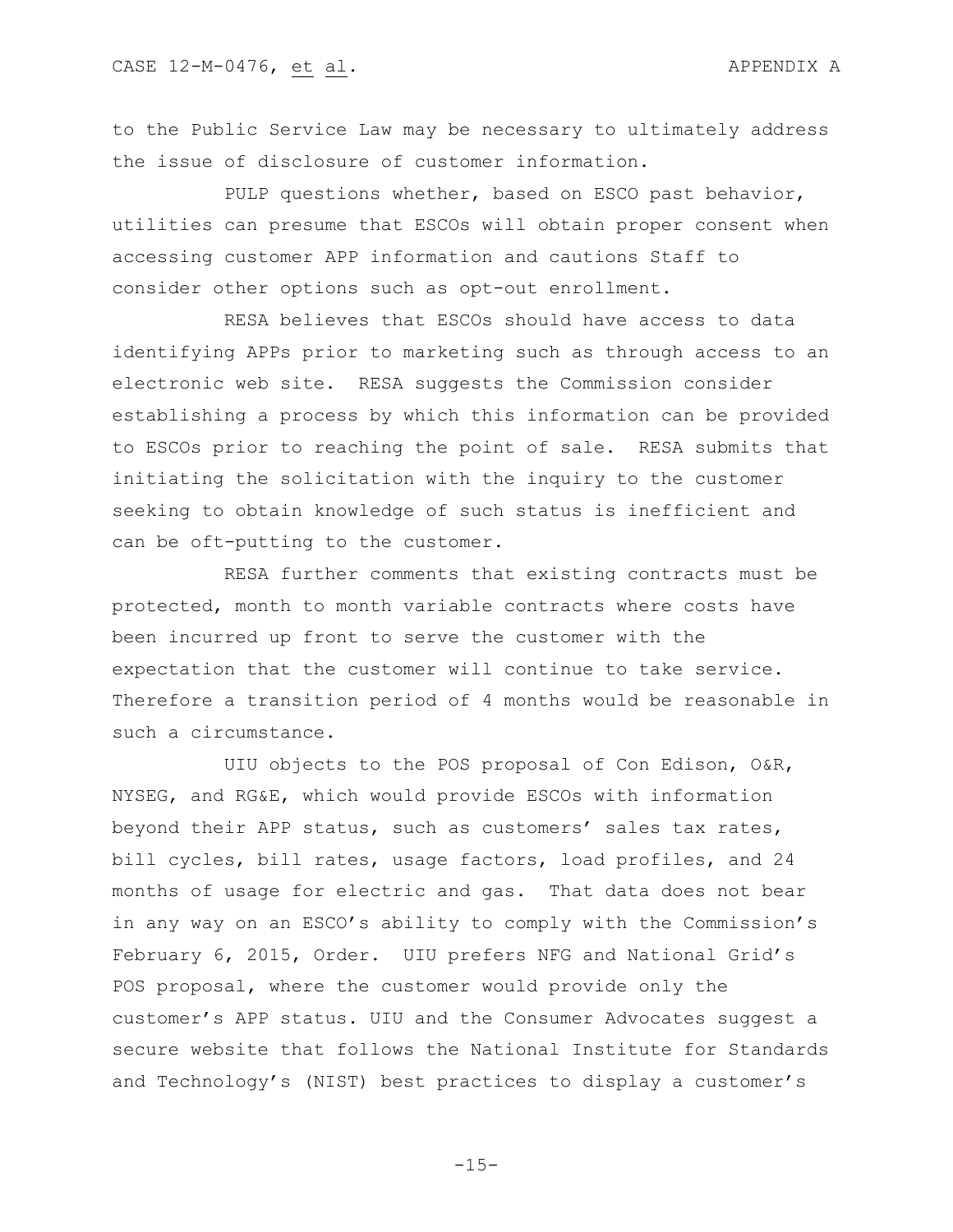APP status. By utilizing NIST's Framework for Improving Critical Infrastructure Cybersecurity, utilities can minimize the risk of customer data breaches and ensure the mechanism to confirm a customer's APP status works smoothly.

# Customers Must Provide ESCOs with Informed Consent to Verify APP Status

NYC does not consider the modification of contracts so that signatories agree to the release of APP status to be informed consent. Alternatively, NYC recommends an alternative approach to getting the same information is to include a form as an appendix to the contract addressing APP status disclosure. This form would request the customer's explicit written consent to verify their APP status and would notify the customer that: (1) the customer will be revealing their APP status; (2) the ESCO will not use such information for any purpose other than this enrollment process; and (3) the ESCO will not disclose or sell such customer data to any third party. Such a form should be written in English, or whatever language spoken by the customer.

Direct submits that the consensus view among ESCOs is that knowing a potential customer's APP status is essential for complying with the Commission's Order and, since the utilities already have this information, the most straightforward way to allow ESCOs to comply with the Order would be to require the utilities to release the information to ESCOs actively marketing in New York." Direct also believes there is strong legal support for the Commission making available to ESCOs the information that is essential to the administration of the new APP program (Case 07-M-0548, Energy Efficiency Portfolio Standard, Order on Rehearing Granting Petition for Rehearing, (issued December 3, 2010); Sustainable Westchester's petition for approval of a CCA; and the CONnectED Homes Platform"

-16-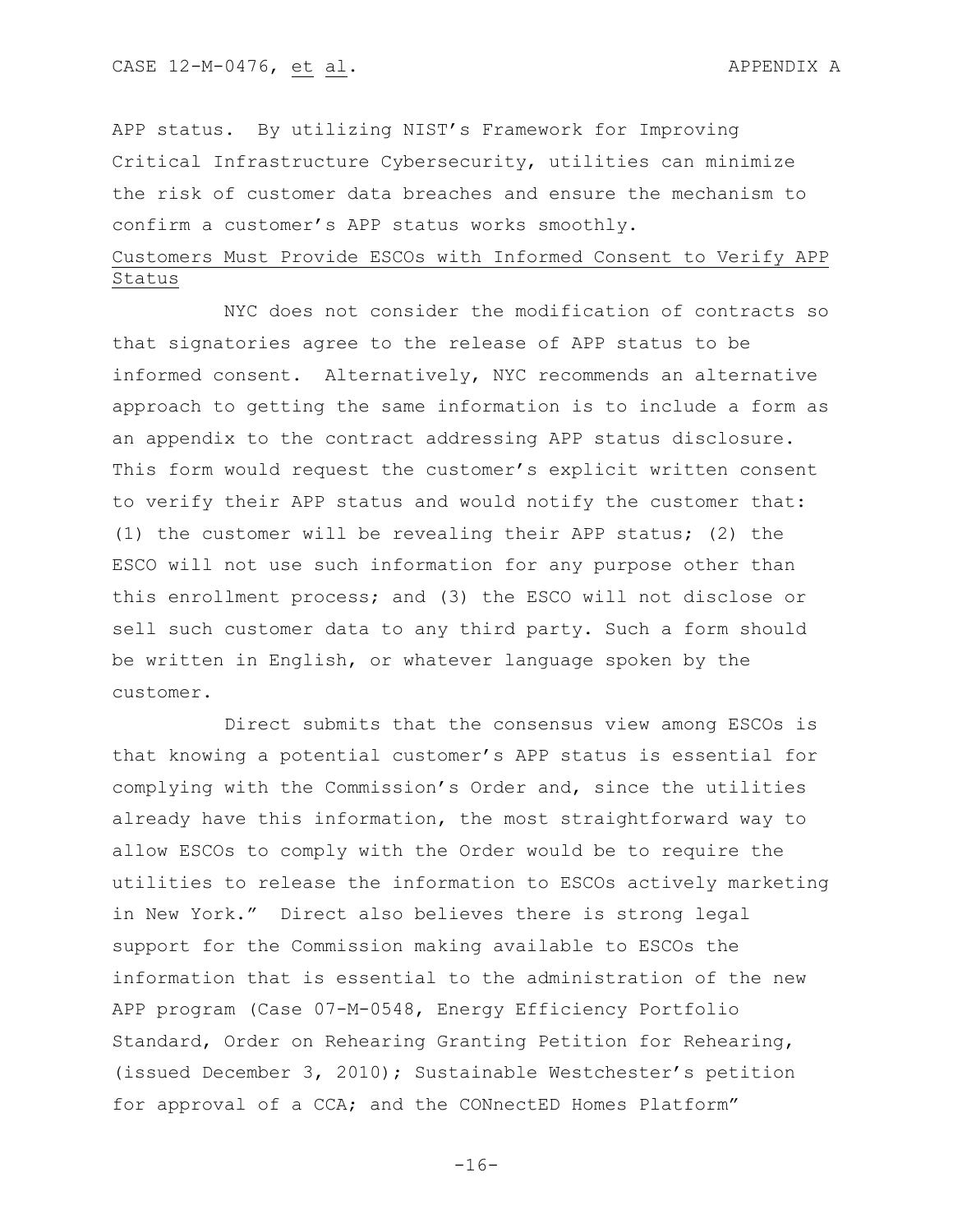demonstration project.) Direct argues that the goals of the APP program unquestionably justify the release of the very narrow category of customer information, APP status, to ESCOs that is required to make this program function in any meaningful way.

Direct acknowledges that the issues of customer privacy presented by this case differ from those considered by the Commission in the context of the energy efficiency, REV, and CCA cases discussed above.

Joint Utilities submit that the estimates for modifying existing systems that ESCOs have access to so that ESCOs can obtain accurate and near real-time APP confirmation do not address issues highlighted in the Report regarding the need for utilities to obtain and store customer consent, as necessary to share APP status. Additional functionality for obtaining, storing and updating customer consent would need to be evaluated and developed at additional unknown cost and resources needed to administer. Further, Joint Utilities propose that ESCOs communicate directly with customers to obtain APP status, and secure consent to store and utilize that information. Moreover, ESCOs can obtain, for each customer, utility supply cost to determine what the utility would charge for service.

PULP argues that "opt-out" is the antithesis of informed consent because the customer has no information before receiving the service, only an option to release itself from the service in retrospect. There's no guarantee that even with the most sophisticated of advertising and outreach program that all community members involuntarily and automatically transferred to ESCO services will actually be able to avail themselves of the option to "opt out."

UIU recommends that affirmative consent and confirmation of customer APP status occur at the Point of Sale.

-17-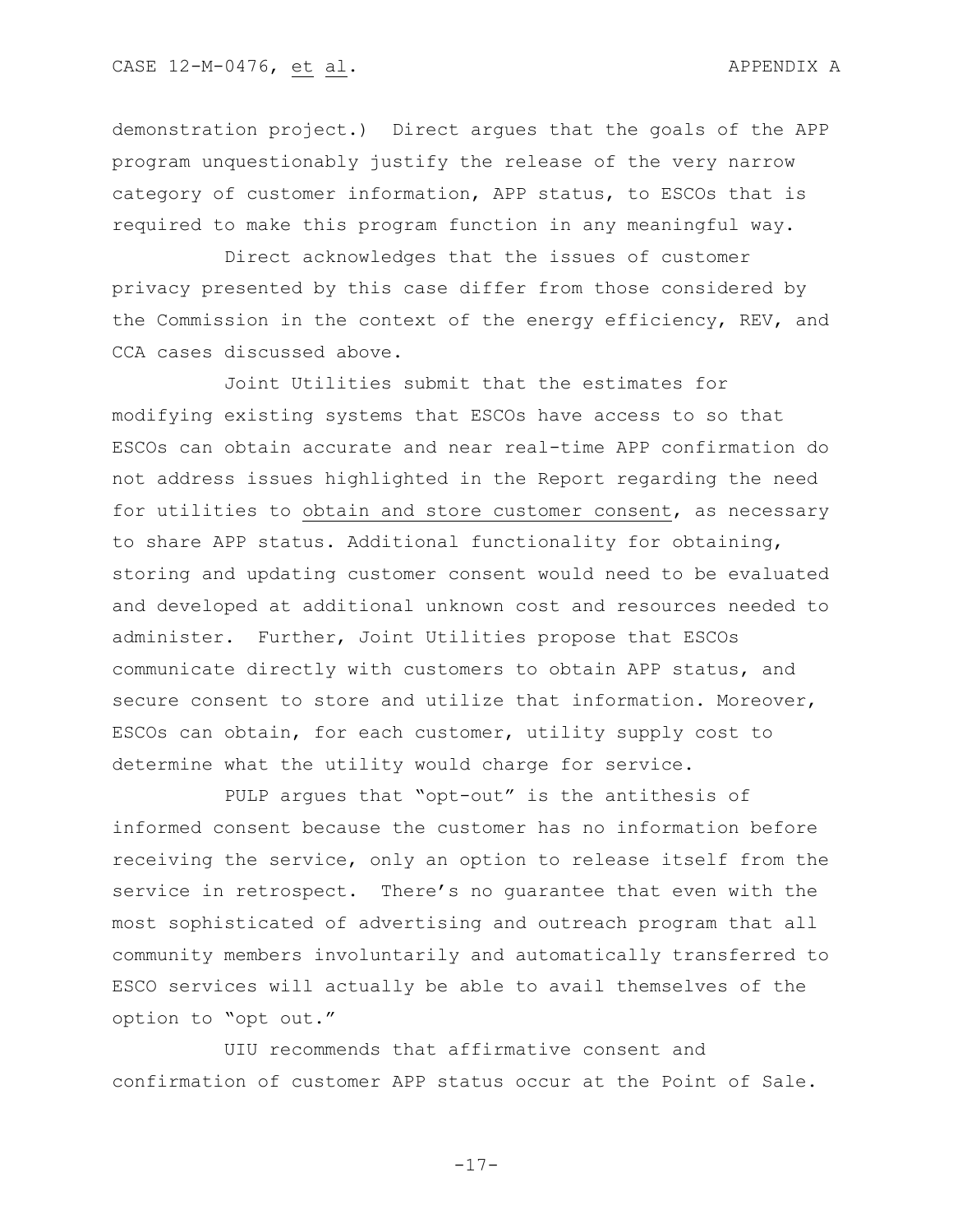Further, such consent and disclosure should apply solely to disclosure of a customer's APP status; ESCOs should not be allowed to require unrelated information, such as data on the customer's load profile, bill rate, or other usage information. UIU supports the Consumer Advocates' proposal of requiring disclosure forms similar to real estate transactions.

# Rate Protections Should/Should Not be Extended to All Residential Customers

NYC, along with other consumer advocates, submit that the retail marketplace rate protections should apply to all residential customers, and request that the Commission adopt this position. Applying these protections to all residential customers will assist in correcting the market's weaknesses so that the regulatory changes to be made through REV will be more easily implemented through a stable and workable market. NEM and NYSEMC urges the Commission to reject the Consumer Advocates proposal to extend the low-income customer service requirements to all residential ESCO customers. The proposal is clearly outside of the scope of this proceeding and does not aid or contribute to the Commission's consideration of the proposals proffered regarding ESCO service to APPs.

PULP continues to endorse extending the rate protection of low-income customers to all residential ESCO customers to ensure the development of a workably competitive residential and small non-residential retail market.

RESA argues that the APP standards adopted in this proceeding should not be expanded to include all residential customers and contends that this recommendation is inappropriate, irrational and unreasonable. RESA submits that the constriction of market options that would result from expanding the pricing constraints and market options to include

-18-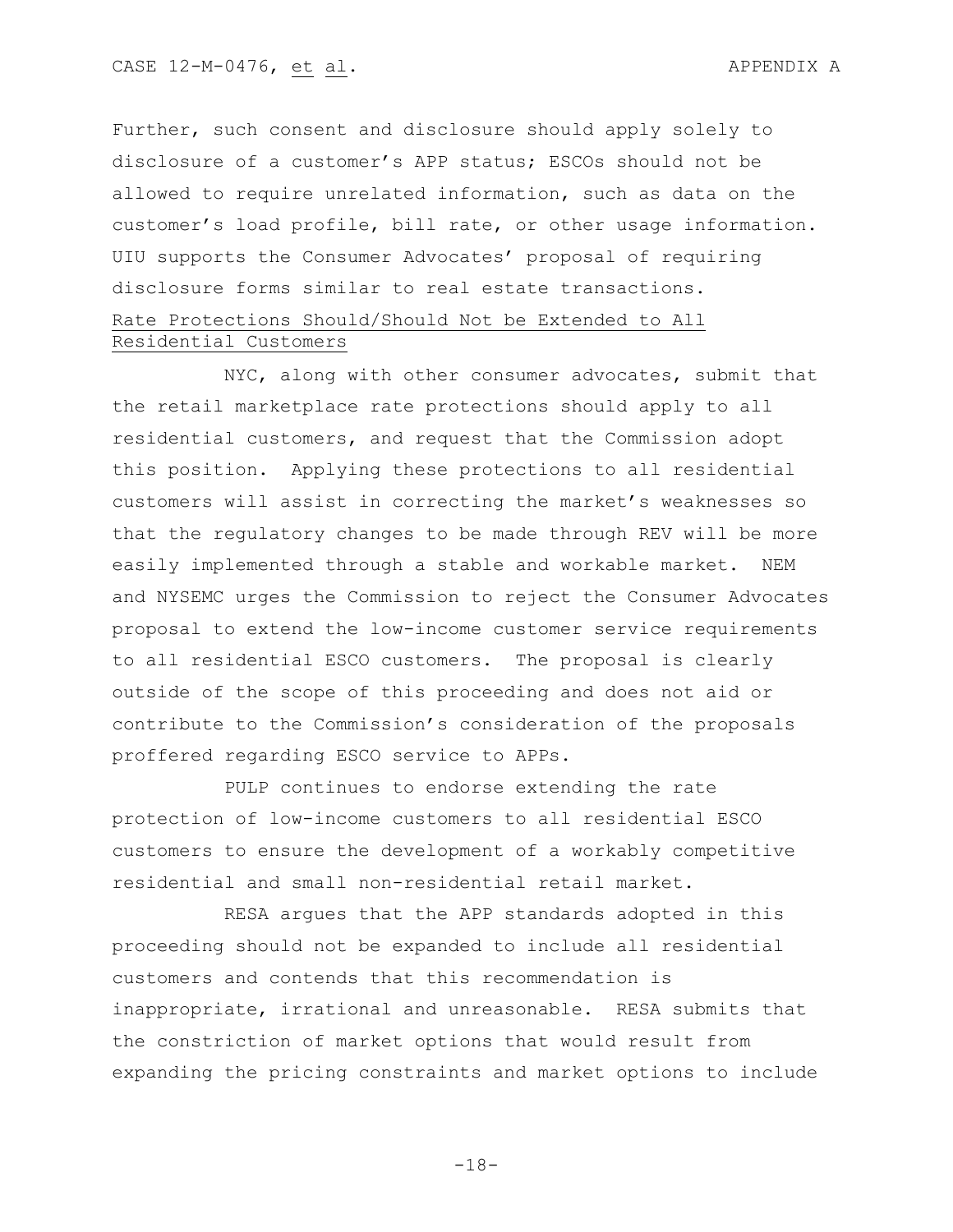all residential customers would be counter to the stated REV goals.

UIU reiterates the Customer Advocates' recommendation that the Commission should extend the rate protection for lowincome customers to all residential ESCO customers. As the Commission has noted, the residential retail market is not workably competitive and prices are not just and reasonable, therefore, rate protection for all residential customers is necessary. In addition, UIU recommends the Commission adopt an official rule that prohibits ESCOs from charging more than utilities by establishing a rate cap or maximum rate. As all customers are entitled to just and reasonable rates, UIU urges the Commission to extend the protections under consideration in this proceeding to all residential customers. Extending protections to all residential ratepayers would also ensure that all low-income customers, not only those fortunate enough to be enrolled in utility assistance programs, are protected. Transition of Current ESCO Customers Should Not Impact Existing Contracts

NYSEMC argues that existing ESCO contracts held by APPs should not be negatively impacted by this proceeding. NYSEMC believes ESCOs entered into those contracts in good faith, and have purchased energy supplies that extend several months or years into the future based on the customer's load. NYSEMC submits that removing APPs from their current customer base would be catastrophic for some ESCOs. NYSEMC claims a period of one year should be allowed for any transition to alternative products and services. Further, NYSEMC states, requiring modifications to future ESCO contracts, including renewals as they come up, makes sense within the 90 day window identified in the Collaborate Staff Report; however, this should

-19-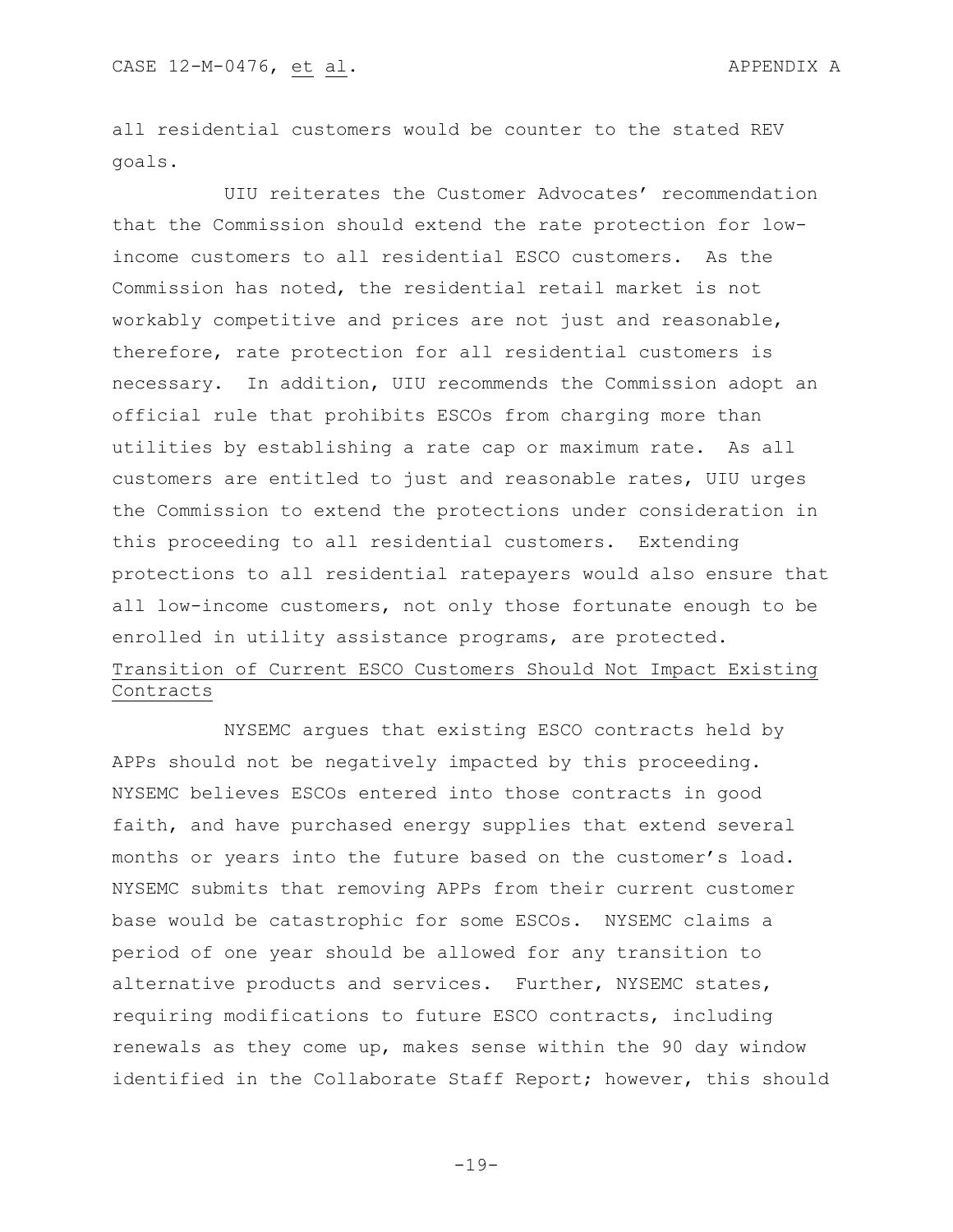not require full implementation for at least one year following the effective date of any final order. NYSEMC also suggests that it makes sense to modify the ESCO Consumer Bill of Rights to indicate special options which may exist for those consumers who identify as low-income.

UIU, along with the other consumer advocates, recommends that APPs already in a non-complaint ESCO contract should not be required to pay an early termination fee to end the contract. Similarly, people who become APPs over the course of a contract should be allowed to terminate the contract without paying a fee and switch back to utility service in the next quarterly billing cycle.

## Costs to Implement a Point of Sale Mechanism and Inform Customers of New Retail Marketplace Protections

NYC submits that ESCOs, who will benefit from the information, should be solely responsible for the costs to implement a point-of-sale verification mechanism and database, effectively eliminating the need to collect these costs from ratepayers.

PULP agrees with NYC in that it opposes the transfer of costs associated with developing and maintaining any pointof-sale verification mechanism, and/or changes to utility databases to New York ratepayers and should instead be funded by the ESCOs' shareholders. PULP submits that the entity who is benefiting from participation in the new market should be required to bear the cost of implementation.

UIU believes that ESCOs should be responsible for the costs of developing any point-of-sale verification mechanism. These costs will be incurred for the sole purpose of serving ESCOs' enrollment needs, and should be treated as any other operational expense of an ESCO. UIU promotes the Consumer Advocates' suggestion that ESCOs distribute at least one letter

 $-20-$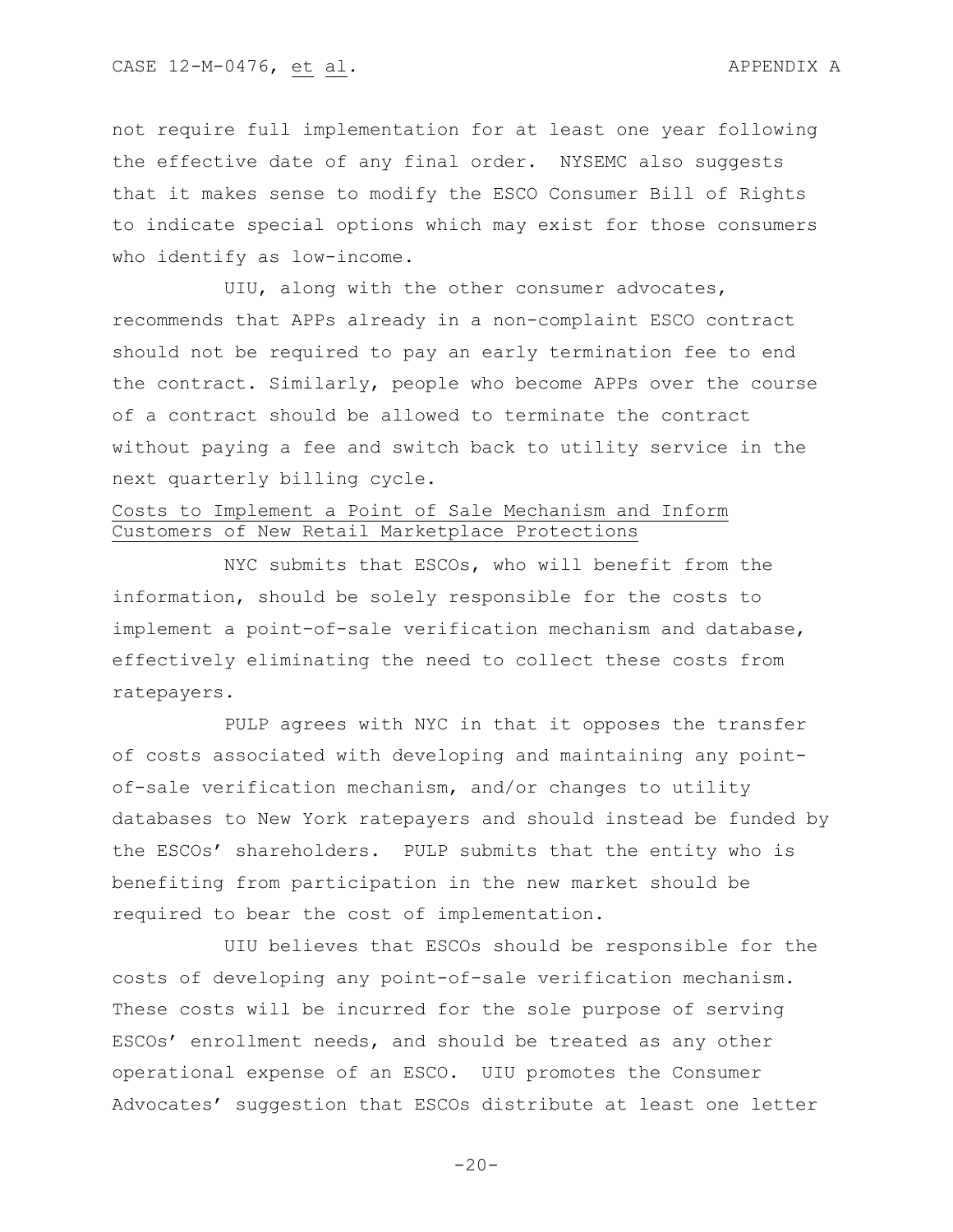per year, at their expense, to all customers informing them of protections for APPs. This would encourage APPs to contact their ESCOs about compliant products and would also keep non-APP ESCO customers apprised of their options should they become APPs in the future. UIU supports the Collaborative Report's procedure for drafting this letter, which would allow parties to review and comment on the letter prior to Staff's ultimate approval. UIU also appreciates the focus on creating efficient and robust outreach and educational programs which will inform APPs of their new protections.

### Continue the Proceeding

Direct and RESA agree that the Commission should continue this proceeding in order to create the most effective ways to improve the treatment of APPs. RESA believes this proceeding should be continued to examine and develop more granular and specific approaches with respect to the individual customer groupings within the APP classes.

## Reporting Requirements

UIU supports the Collaborative's work on determining reporting requirements. In addition UIU suggests ESCOs provide information on the actual savings customers experience and further details on the products offered. They believe it would be helpful if customers knew the rates charged in their second or third service term.

#### Conclusions

NYOAG is focused on assuring low-income consumers are charged a rate no higher than that of the utility. In addition, the NYOAG argues that the Commission cannot permit consumers to be subjected to unwarranted violations of privacy.

-21-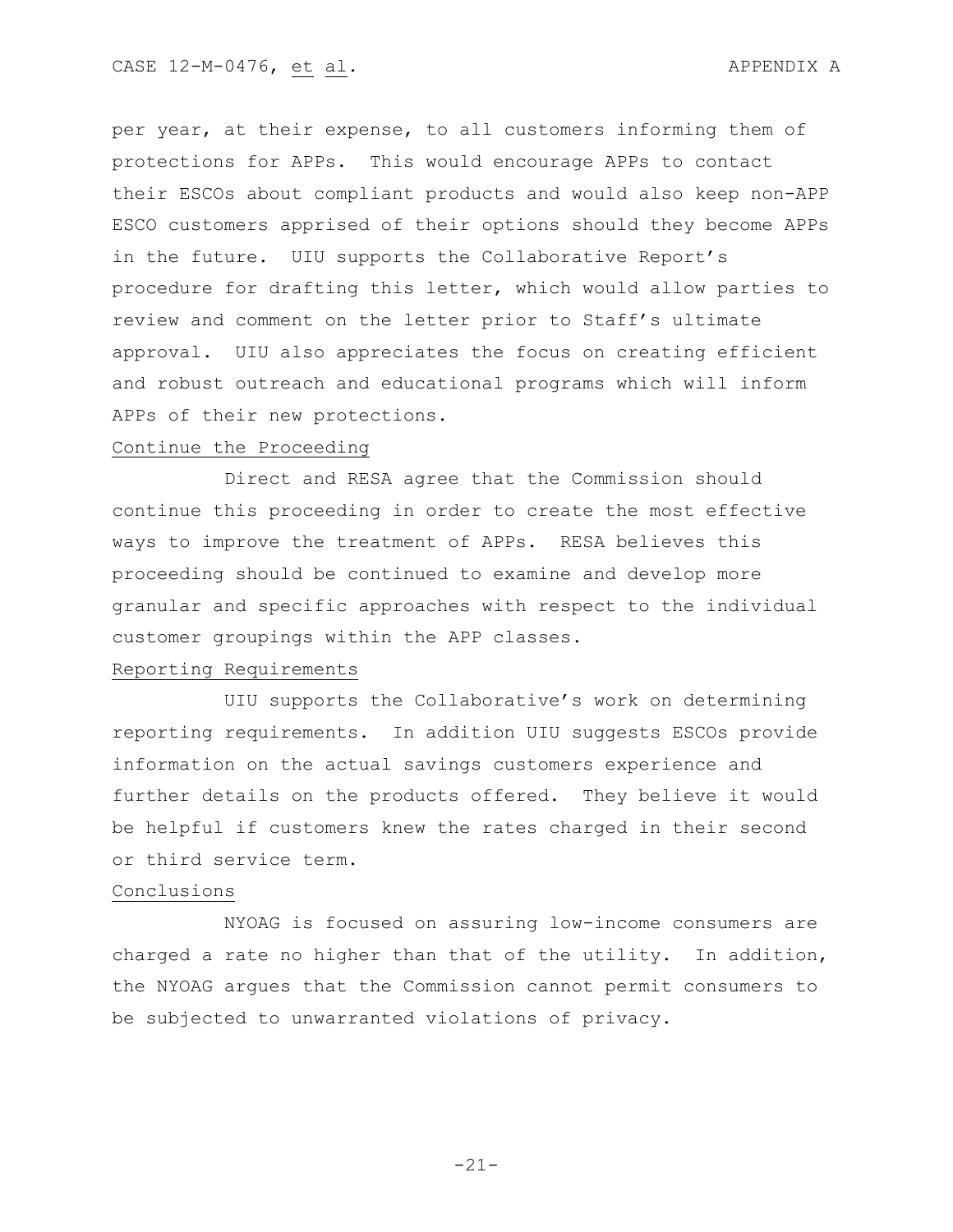NYC submits that the retail marketplace will need to further adapt and become more innovative so that it is competitive and offers just and reasonable rates to APPs.

Direct seeks an efficient and effective way to provide appropriate assistance to APPs while also furthering the other energy policies of the State.

GEE remains concerned that allowing fixed cost pricing may encourage the very predatory practices that the Collaborative and the Commission seek to curtail.

NEM strongly recommends that the Commission allow an adequate transitional period for ESCOs to comply with the new requirements without restrictions on the ability of low-income consumers to exercise choice for energy commodity or energyrelated value-added services.

PULP respectfully states the Commission must not permit ESCOs to charge low-income customers more than the utility rate and believes that the Commission should extend such overcharging protections to all residential customers in order to ensure just and reasonable rates for all customers.

#### REPLY COMMENTS

# Bar ESCOs from Charging Low-Income Participants Prices in Excess of the Utilities

The NYOAG, PULP and NYC agree with the recommendation that the Commission issue an order barring ESCOs from charging low-income participants prices in excess of the utilities' prices. They also submit that the Commission immediately pause ESCO sales to APPs while the proceeding continues until valueadded services, and protective methods/technologies for identifying APPs, have been identified and defined.

 $-22-$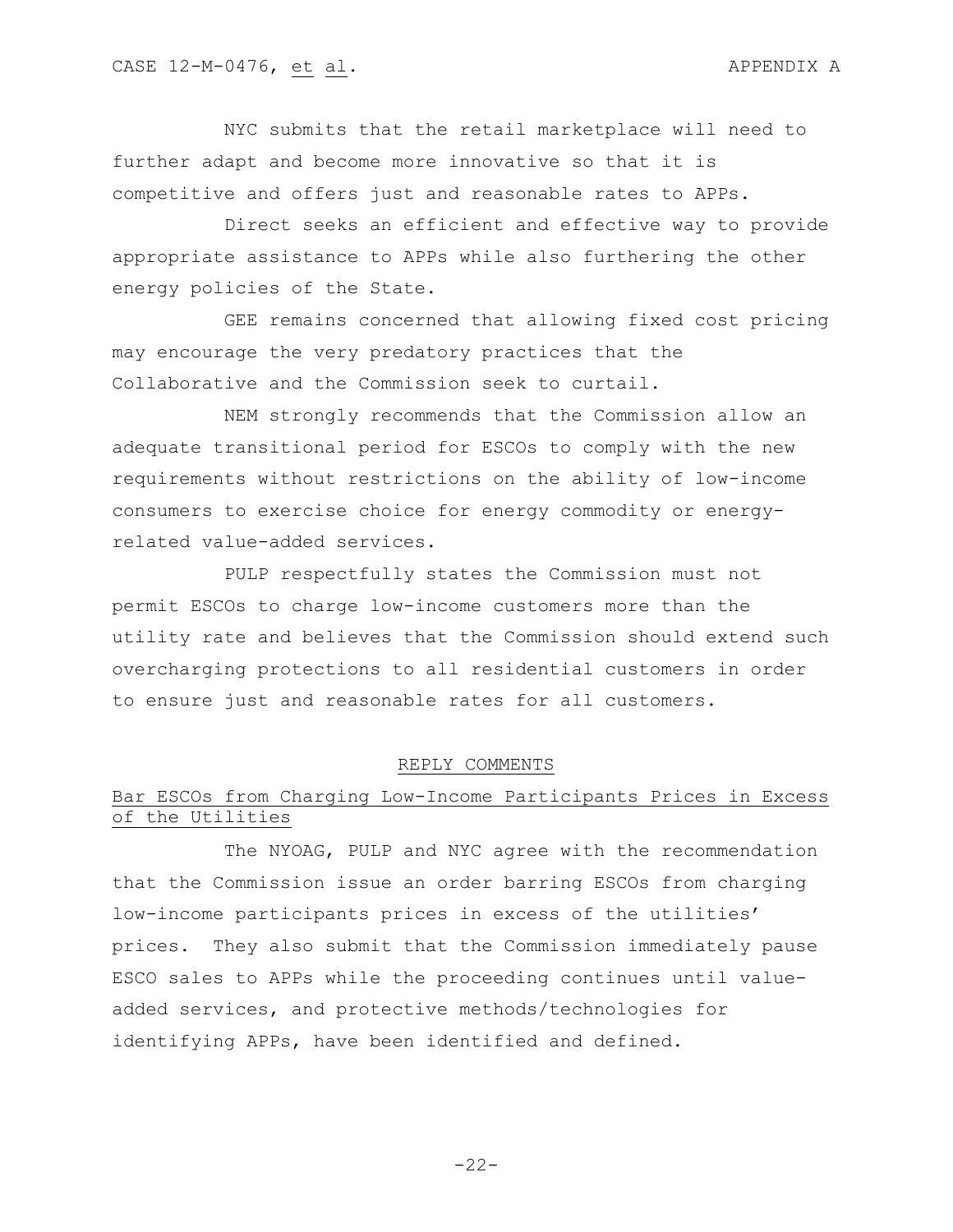## Collaborative Failed to Identify ERVA Products

NYOAG, PULP and NYC argues that the Collaborative has failed to identify any energy-related value-added products or services that meet the criteria established in the Commission's February 2015 Order.

# Rate Protections to All Residential Customers Wound Solve Privacy Concern

The NYOAG opines that an equitable solution to the privacy and cost concerns with identifying APP consumers would be to extend rate protection to all residential consumers. This would be a solution to the consent requirements for allowing consumers' APP status to be shared with ESCOs; the privacy implications of providing more information than APP status to ESCOs; and the security with which any information is provided.

The Joint Utilities believe that further discussion is required related to the customer consent process and the requirements of utilities and ESCOs. The mechanisms detailed in the Report for disclosing APP status to ESCOs may not be feasible. The utilities argue that the utilities should be required by the Commission to presume that the ESCO obtained the appropriate consent and relying on an ESCO's assertion that it has obtained customer consent may not be adequate assurance.

PULP and NYC assert that without a method for protecting customer privacy, ESCOs cannot market products and/or services in compliance with the Commission's Order. In addition, some ESCO participants have reached the same conclusion as PULP and NYC that ESCOs are simply not able to sell products to APPs in a manner that complies with the Commission's Order.

### ESCO's Obtaining Consent

The Joint Utilities strongly oppose providing APP status information to ESCOs without customer consent and opposes

-23-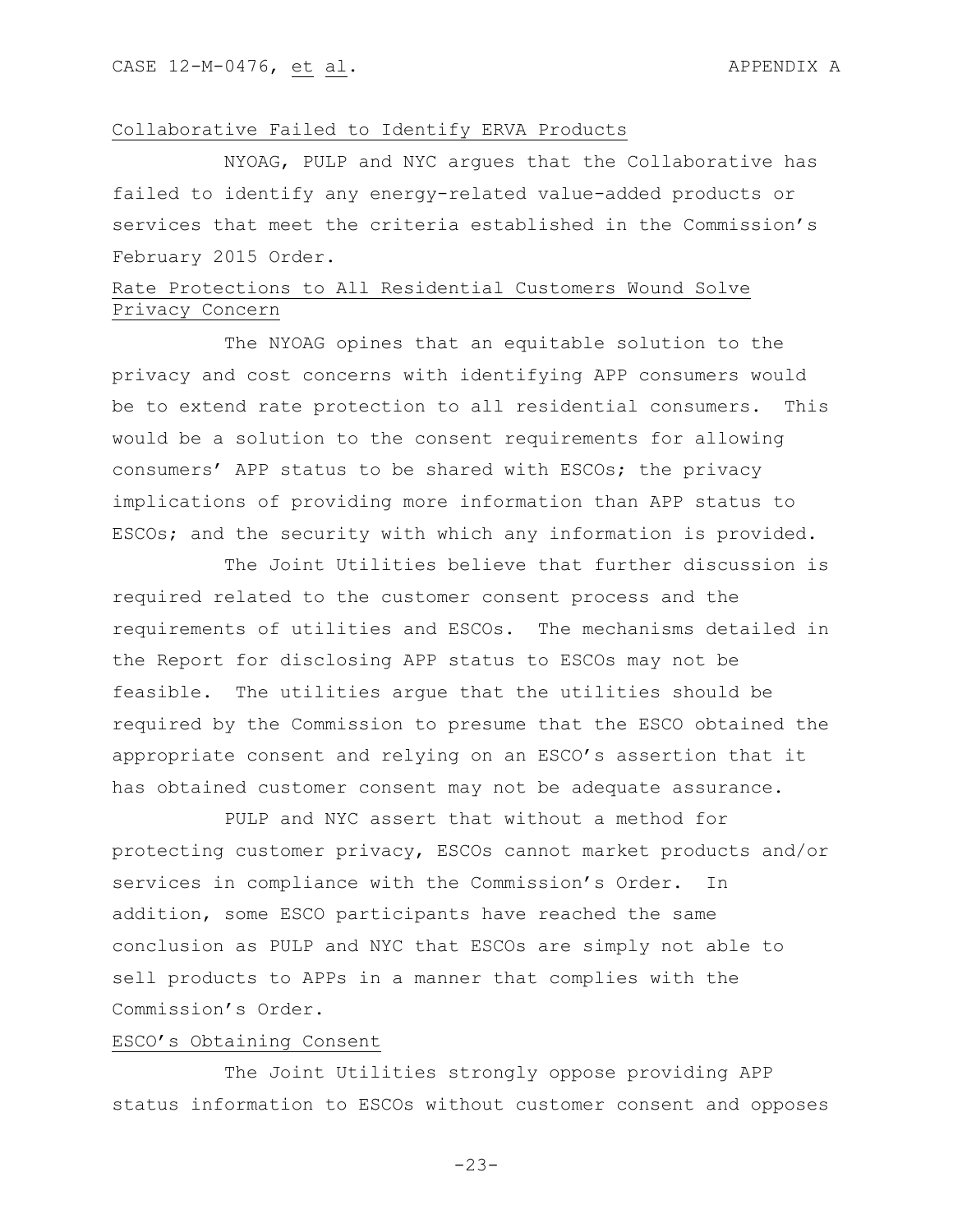Direct's request that the Joint Utilities release this information without consent.